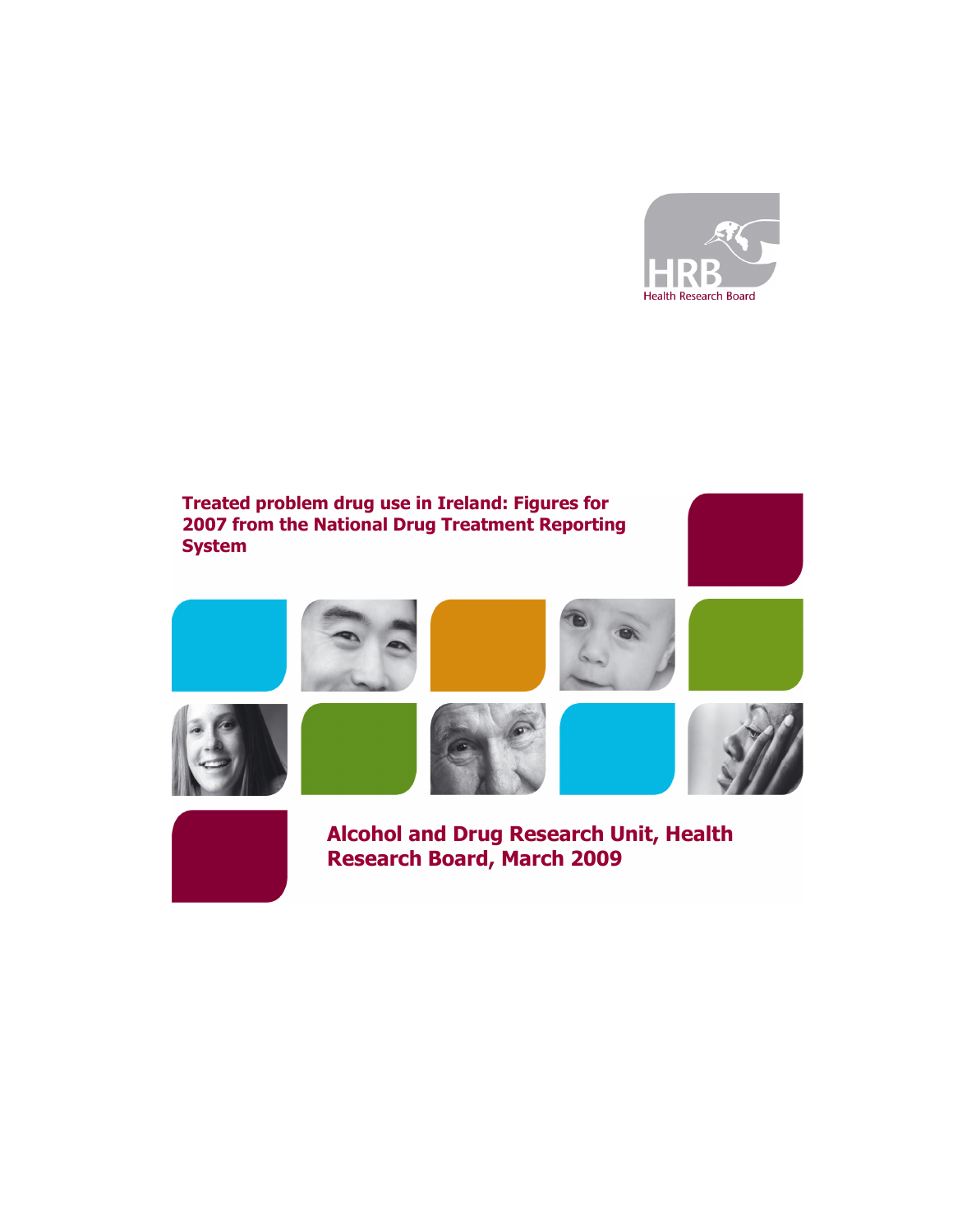## **Summary**

Significant improvements in the NDTRS's data collection processes and procedures mean that the HRB is now able to report on the information collected from treatment centres on a more regular basis. From 2009, the figures on the extent of treated drug and alcohol use will be published within a year of collection. Trends papers will also be published regularly to examine changes over time. The data presented in this paper provide a description of problem drug use in Ireland in 2007 by HSE area of residence.

There were 13,620 cases treated in 2007, of which 5,977 entered treatment in that year. As in 2006, the majority of cases attended outpatient services. The number of individuals in methadone treatment from the preceding calendar year and carried forward on 1 January increased from 7,269 in 2006 to 7,643 in 2007. (Tables 1 and 2)

The average annual incidence for the period 2003 to 2007 was highest in Waterford, Louth, Wexford and Carlow, with all reporting more than 100 cases per 100,000 of their population. (Figure 2)

The prevalence of treated problem drug use among 15-64-year-olds living in Ireland expressed per 100,000 of the population increased by 4%, from 426 in 2006 to 445 in 2007. (Figure 4)

New cases entering treatment are an indirect indicator of recent trends in problem drug use. The incidence of treated problem drug use among 15-64-year-olds per 100,000 of the population living in Ireland increased from 75 in 2006 to 80 in 2007. (Figure 4)

An opiate (mainly heroin) was the most common main problem drug reported by all cases entering treatment. (Table 7)

The main problem drugs reported by new cases in 2007 were opiates (42.7%), cannabis (28.7%) and cocaine (19.1%). The proportion of new cases treated for opiates and cocaine has increased since 2006; however, the proportion of new cases treated for cannabis has decreased. (Table 7)

The majority of cases treated in 2007 reported problem drug use of more than one substance (67.1%), which was slightly lower than in 2006 (71.1%). Polysubstance use increases the complexity of these cases, and is associated with poorer treatment outcomes. (Table 8)

Cannabis (42.7%) and cocaine (35.8%) were the two most common additional problem drugs reported in 2007, similar to 2006. However, alcohol was reported as an additional problem substance in 40% of all treated cases. Polysubstance use increases the complexity of these cases, and is associated with poorer treatment outcomes. (Table 10)

In total, 473 new injector cases entered treatment in 2007, an increase of 50 cases since 2006. Almost half of these were still injecting on entry to treatment and 48% reported sharing injecting equipment, again an increase from 2006. (Table 12)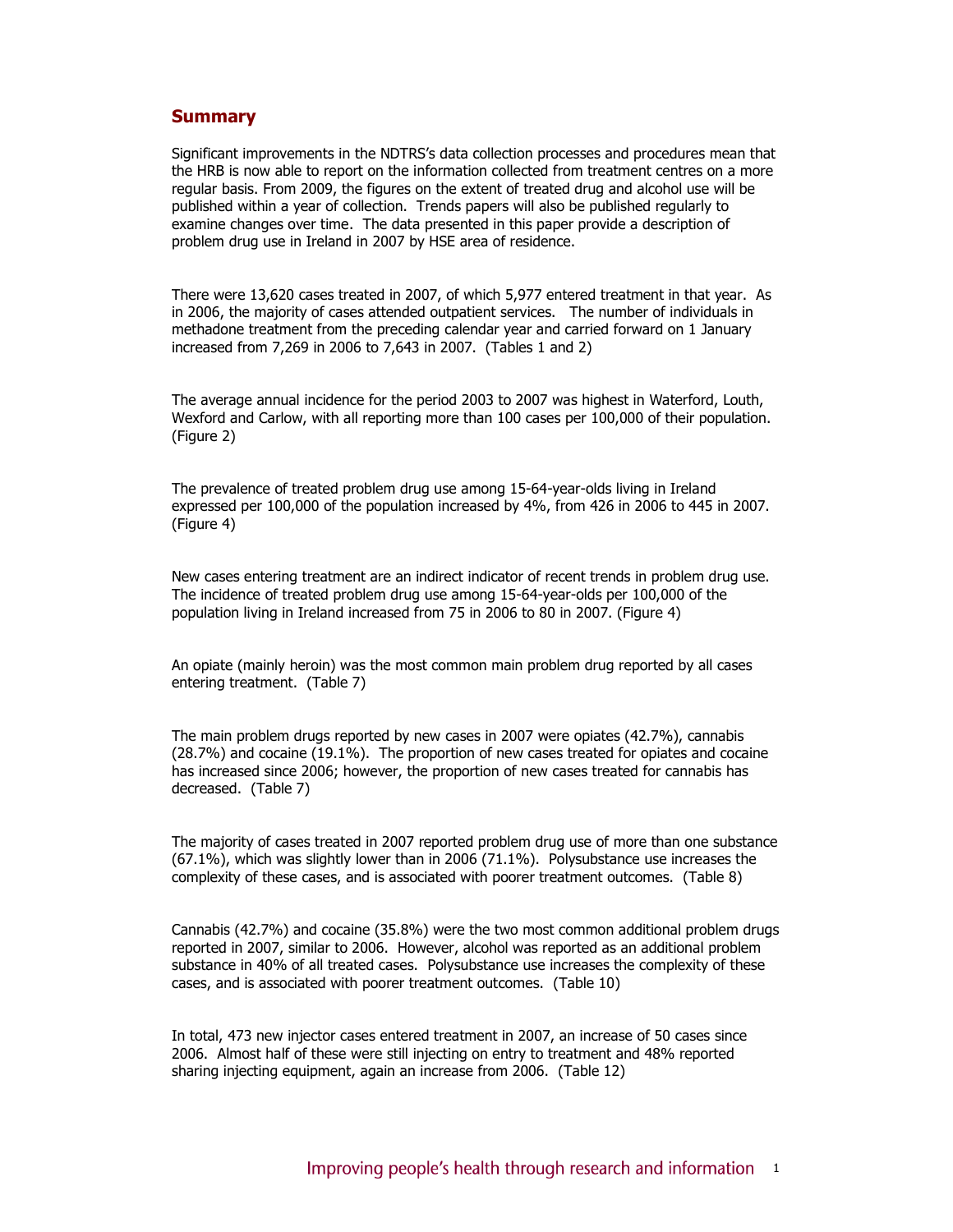In general, problem drug users in treatment are young and male, have low levels of education and are unlikely to be employed. Almost 14% of all new cases treated in 2007 were aged under 18 years of age, a slight increase from 2006. Almost 3% of previously treated cases were aged under 18 years, similar to 2006. (Table 13)

This document should be cited as: Alcohol and Drug Research Unit of the Health Research Board (2009) Treated problem drug use in Ireland: Figures for 2007 from the National Drug Treatment Reporting System. Available at www.hrb.ie/publications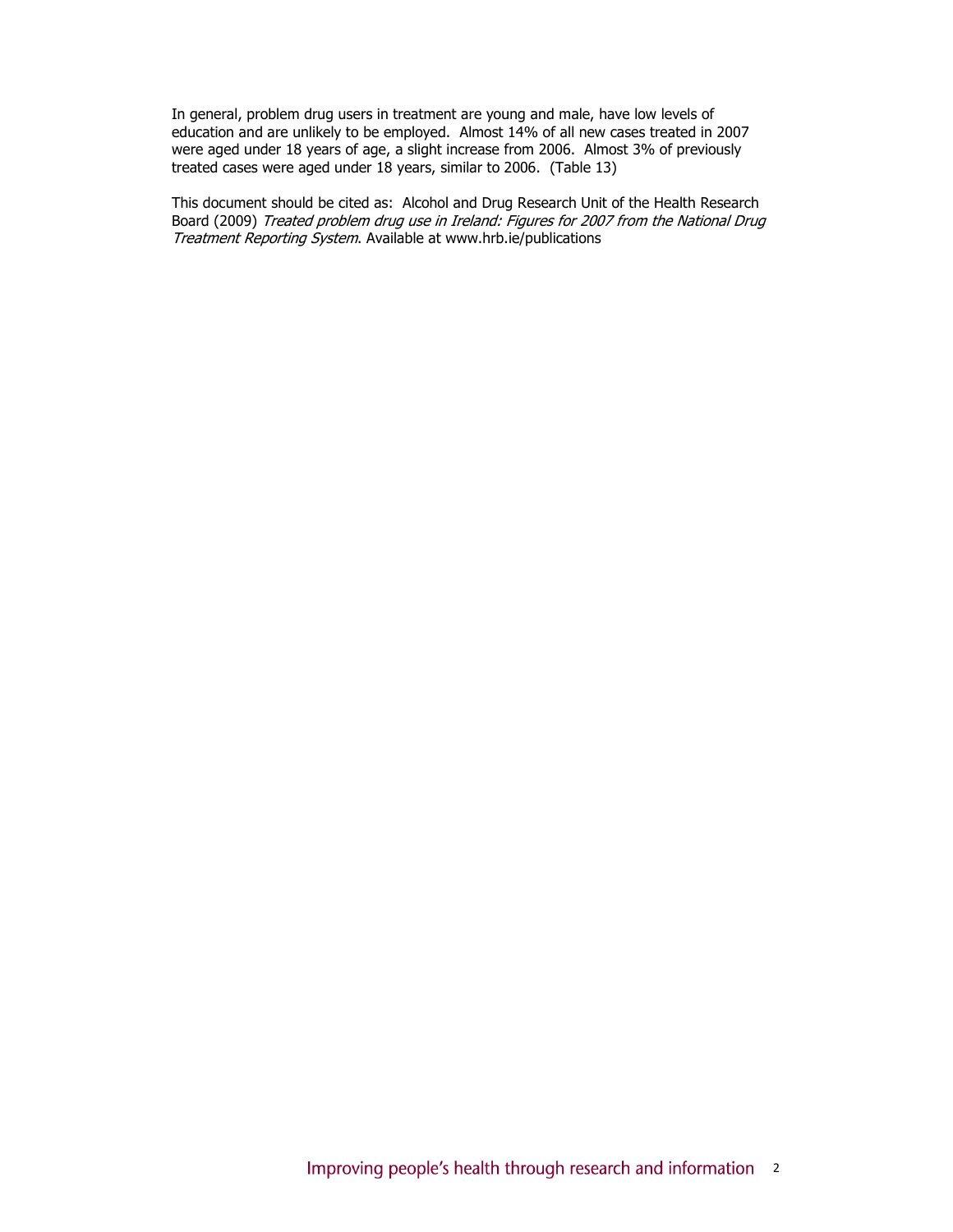## Glossary of terms

The median is the value at the mid-point in a sequence of numerical values ranged in ascending or descending order. It is defined as the value above or below which half of the values lie. Unlike the mean (average), the median is not influenced by extreme values (or outliers). For example, in the case of five drug users aged 22, 23, 24, 24 and 46 years respectively, the median (middle value) is 24 years, whereas the mean is 27.8 years. While both the median and the mean describe the central value of the data. In this case, the median is more useful since the mean is influenced by the one older person in this example.

Incidence is a term used to describe the number of new cases of disease or events that develop among a population during a specified time interval. For example, in 2007, 10 opiate users living in a specific county sought treatment for the first time. The incidence is the number of new opiate cases treated divided by the population living in the county (say 31,182 persons in this example) expressed per given number of the population, i.e., per 100, per 1,000, per 10,000, per 100,000 etc.

> The calculation in this case is as follows:  $(10/31,182)$  x 100,000, which gives an incidence rate of 32 per 100,000 of the specific county population in 2007.

**Prevalence** is a term used to describe the proportion of people in a population who have a disease or condition at a specific point or period in time. For example, in 2007, 10 opiate users living in a specific county sought treatment for the first time, 20 opiate users returned to treatment in the year and five opiate users continued in treatment from the previous year; in total there are 35 people treated for problem opiate use in 2007. The prevalence is the total number of cases (35) divided by the population living in the county (31,182 persons) expressed per given number of the population, i.e., per 100, per 1,000, per 10,000, per 100,000 etc.

> The calculation in this case is as follows:  $(35/31,182) \times 100,000$ , which gives a prevalence rate of 112 per 100,000 of the specific county population in 2007.

**All cases treated** describe all of the individuals who receive treatment for problem drug use at each treatment centre in a calendar year. All cases treated will include: -

- Previously treated cases describes individuals who were treated previously for problem drug use at any treatment centre and have returned to treatment in the reporting year; and
- New cases treated describes individuals who have never been treated for problem drug use; and
- **Status unknown** describes individuals whose status with respect to previous treatment for problem drug use is not known.

#### Health Service Executive (HSE)

On 1 January 2005, the 10 health boards managing the health services in Ireland were replaced by a single entity, the Health Service Executive (HSE). The former health boards were responsible for health care provision to populations in specific geographical areas. In the interest of continuity of care, the HSE maintained these 10 areas for an interim period and called them HSE areas. The former Eastern Regional Health Authority was known as the HSE Eastern region for this interim period. The table below presents the past health board structure and the interim HSE areas structure: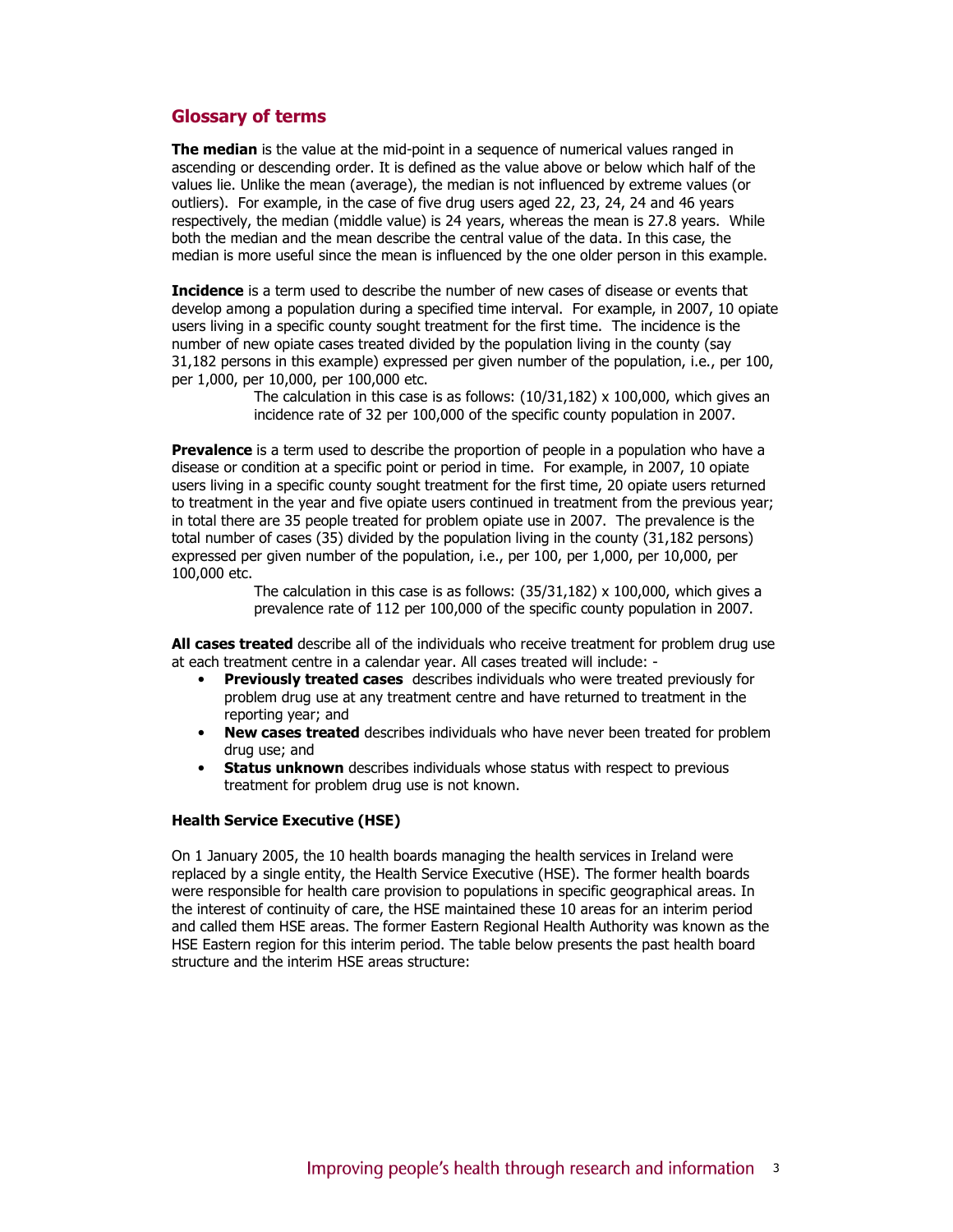| <b>Regional Health</b><br>Authority          | <b>Health boards</b>                                                         | <b>HSE areas</b>              |
|----------------------------------------------|------------------------------------------------------------------------------|-------------------------------|
| Not applicable                               | North Eastern Health Board                                                   | <b>HSE North Eastern Area</b> |
| Eastern Regional Health<br>Authority (ERHA*) | Northern Area Health Board                                                   | <b>HSE Northern Area</b>      |
| Eastern Regional Health<br>Authority (ERHA)  | East Coast Area Health Board                                                 | <b>HSE East Coast Area</b>    |
| Eastern Regional Health<br>Authority (ERHA)  | South Western Area Health<br>Board                                           | <b>HSE South Western Area</b> |
| Not applicable                               | Midland Health Board                                                         | <b>HSE Midland Area</b>       |
| Not applicable                               | South Eastern Health Board                                                   | <b>HSE South Eastern Area</b> |
| Not applicable                               | Southern Health Board                                                        | <b>HSE Southern Area</b>      |
| Not applicable                               | Mid-Western Health Board                                                     | HSE Mid-Western Area          |
| Not applicable                               | North Western Health Board                                                   | <b>HSE North Western Area</b> |
| Not applicable                               | Western Health Board                                                         | <b>HSE Western Area</b>       |
|                                              | $*$ The FBUA $$ e luce un es the UCE Festeur Besien feu the interior neuis-l |                               |

The ERHA was known as the HSE Eastern Region for the interim period

## HSE Regions

Following a number of years of re-structuring, health care is now provided through four HSE regions and 32 local health offices (LHOs). The local health offices are based on the geographical boundaries of the former community care areas. The table below presents the current HSE structure:

| <b>HSE regions</b>              | <b>Local health offices</b>                            |                                                          |                                                           |
|---------------------------------|--------------------------------------------------------|----------------------------------------------------------|-----------------------------------------------------------|
| <b>HSE Dublin North</b><br>East | North West Dublin<br>Dublin North Central              | North Dublin<br>Cavan/Monaghan                           | Louth.<br>Meath                                           |
| HSE Dublin Mid-<br>Leinster     | Dublin South<br>Dublin South East<br>Dublin South City | Dublin South West<br>Dublin West<br>Kildare/West Wicklow | <b>Wicklow East</b><br>Longford/Westmeath<br>Laois/Offaly |
| <b>HSE South</b>                | Cork South Lee<br>Cork North Lee<br>West Cork          | North Cork<br>Kerry<br>Carlow/Kilkenny                   | <b>Tipperary South</b><br>Waterford<br>Wexford            |
| <b>HSE West</b>                 | Donegal<br>Sligo/Leitrim/West Cavan<br>Galway          | Mayo<br>Roscommon<br>Tipperary North/<br>East Limerick   | Limerick<br>Clare                                         |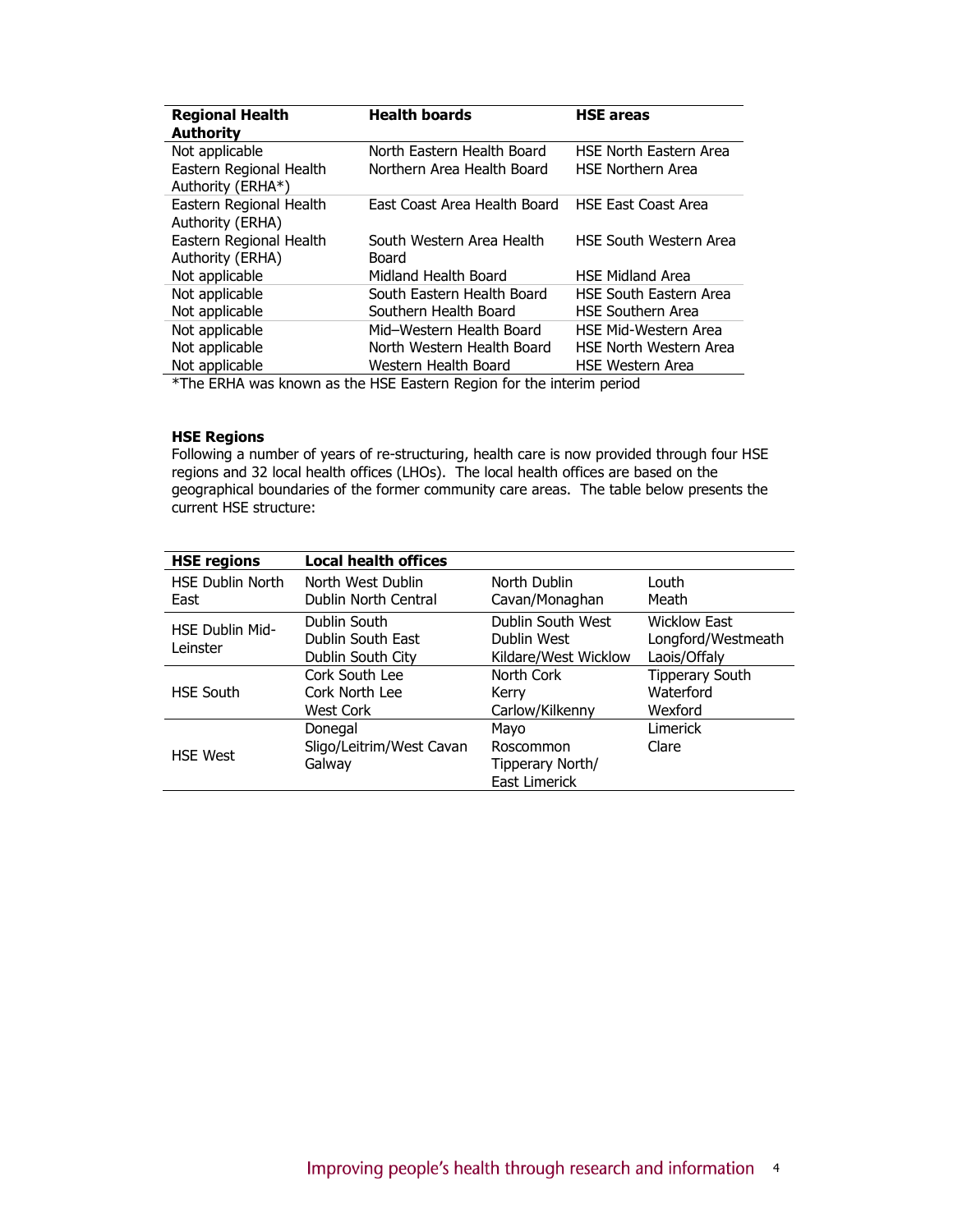# Introduction

#### **Background**

The figures and information in this document are based on data collected through the National Drug Treatment Reporting System (NDTRS). This is an epidemiological database on treated drug and alcohol misuse in Ireland. It is co-ordinated by staff at the Alcohol and Drug Research Unit (ADRU) of the Health Research Board (HRB) on behalf of the Department of Health and Children.

Established in 1990 to record drug misuse only, the NDTRS recorded problematic use of alcohol only in cases where it was an additional problem substance, that is, where the client's main reason for entering treatment was drug misuse but he/she also reported problematic use of alcohol (Department of Tourism, Sport and Recreation 2001; Hartnoll 1994; EMCDDA and Pompidou Group 2000).

However, it became increasingly evident that alcohol was the main problem substance in Ireland and that a large proportion of cases used both alcohol and drugs (Long et al. 2004a). In parts of the country, particularly outside Dublin, alcohol and drug treatment services are integrated. Failure to include alcohol data in reporting systems leads to an underestimation of problem substance use, and of the workload of addiction services (Long et al. 2004b). In recognition of this, the remit of the NDTRS was extended in 2004 to include cases where alcohol is recorded as the main or only reason for seeking treatment. The overlap between problem alcohol and other drug use has been identified in the current strategic plans of a number of drugs task forces, which have emphasised the need for treatment services that can address the many forms of polysubstance use.

#### Impact of information provided

The HRB supply service providers and policy makers with relevant data from the NDTRS to inform local and national substance misuse policy and planning. In recent years this information has central to drug strategy and policy decisions:

1996 NDTRS data were used to identify a number of local areas with problematic heroin use (Ministerial Task Force 1996). These areas were later designated as Local Drugs Task Force (LDTF) areas and are continuing to provide strategic responses to drug misuse in their communities.

2004 NDTRS data were used to describe treatment-seeking characteristics and behaviours of those aged under 18 years and to inform the deliberations of the working group on treatment of under-18-year-olds (2005).

**2007** NDTRS data were used to inform some of the recommendations of the working group on drugs rehabilitation (2007), and by the working group on residential services (O'Gorman and Corrigan 2008) to help estimate the number of residential places required to address severe alcohol and drug problems in Ireland.

## **Methods**

#### Data collection and reporting

Significant improvements in the NDTRS's data collection processes and procedures mean that the HRB is now able position to report on the information collected from treatment centres on a more regular basis. From 2009, the figures on the extent of treated drug and alcohol use will be published within a year of collection. Trends papers will also be published regularly to examine changes over time.

The NDTRS requires that one form be completed for each new client coming for first treatment and for each previously-treated client returning to treatment for problem drug and/or alcohol use in a calendar year. Service providers at treatment centres throughout Ireland collect data on each individual who attends for first treatment or returns to treatment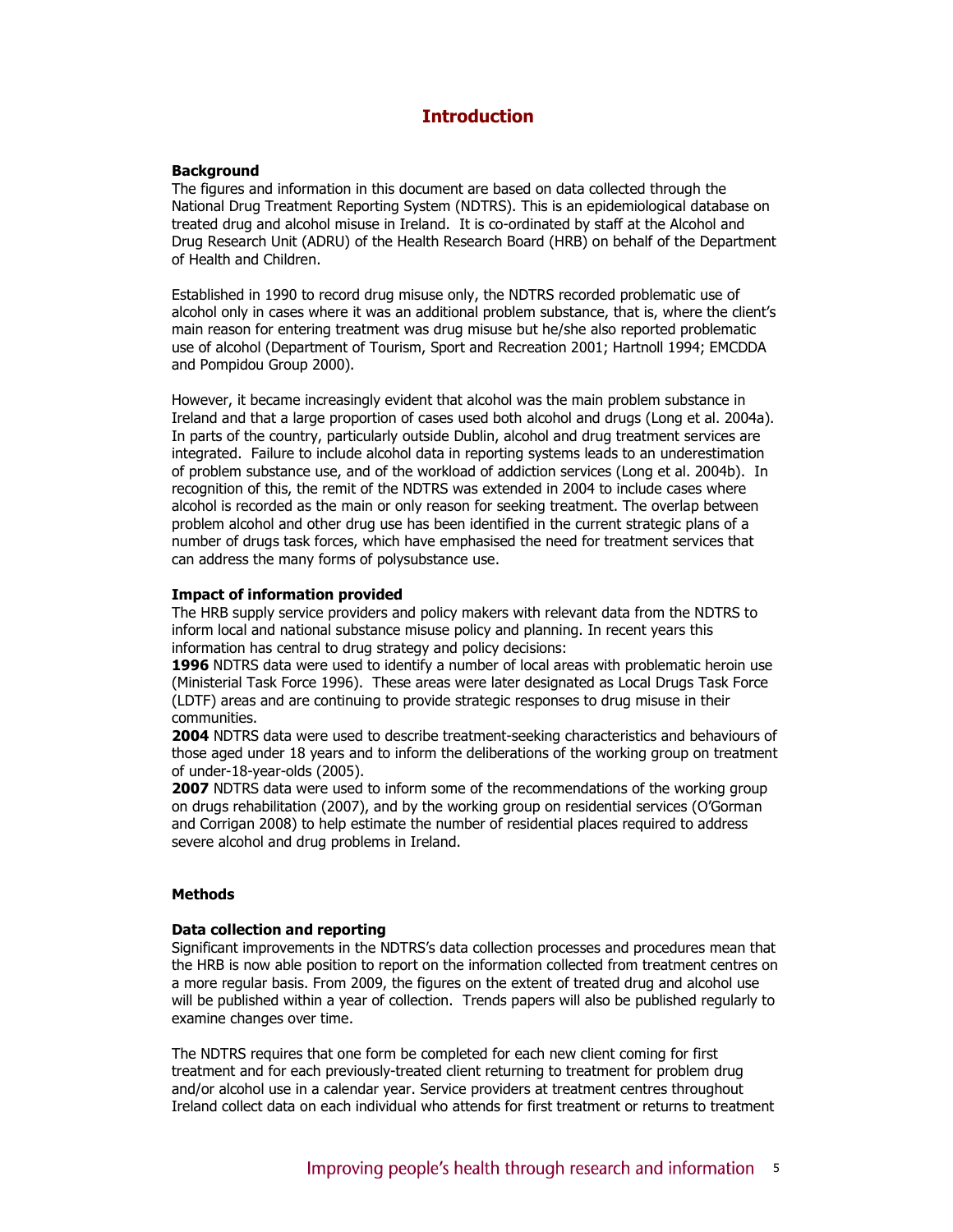in a calendar year. ADRU staff in the HRB compile anonymous, aggregated data, which are analysed and reported at national and EU levels. The Central Treatment List (CTL) provide the HRB with data on the number of individuals who were receiving methadone treatment on 31 December in the preceding year and carried forward to 1 January in the current year.

For the purpose of the NDTRS, treatment is broadly defined as 'any activity which aims to ameliorate the psychological, medical or social state of individuals who seek help for their substance misuse problems'. Clients who attend needle-exchange services are not included in this reporting system. As of 2004, clients who report alcohol as their main problem drug are included in this reporting system. Treatment options for alcohol cases include one or more of the following: brief intervention, alcohol detoxification, psychiatric treatment, medication-free therapy, counselling, family therapy, social and/or occupational reintegration, education/awareness programmes and complementary therapies. Treatment is provided in both residential and non-residential settings.

In the case of the data for 'previously treated cases', there is a possibility that individuals appear more than once in the database: for example, where a person receives treatment at more than one centre.

Treatment is provided in both residential and non-residential settings (Table 1). The number of all of types of services providing treatment and returning data to the NDTRS has increased between 2006 and 2007. In 2007, 288 treatment services, comprising 173 outpatient services, 27 residential facilities, five low-threshold services and 83 general practitioners, returned data. The process of recruiting services that have not participated in the NDTRS to date is ongoing. There may be small differences in figures previously published owing to minor corrections to the data, as a result of quality control procedures.

The data presented in this paper provide a description of problem drug use in Ireland by HSE area of residence. There were 61,214 cases treated between 2003 and 2007, of which 27,001 entered treatment during the reporting period. Of these cases, 25,312 (94%) lived in Ireland at an identified address, 1,656 (6%) lived in Ireland with no identified address, and 33 (0.1%) did not live in Ireland. The tables presenting data on service provision and treatment status are based on the total number of 61,214 treated cases (Tables 1 and 2). Table 3 presents data on the 27,001 cases who entered treatment during the period under review. The remainder of the tables are based on the 25,312 cases who entered treatment and whose HSE region of residence in Ireland was known.

#### Outline of document

The tables and figures presented examine:

- o service provision
- o number of cases treated
- o incidence and prevalence of treated drug use
- o main and additional problem substances
- o initial treatment provision
- o risk behaviours
- o main socio-demographic characteristics of treated cases
- o relationship between main problem drug and selected socio-demographic characteristics.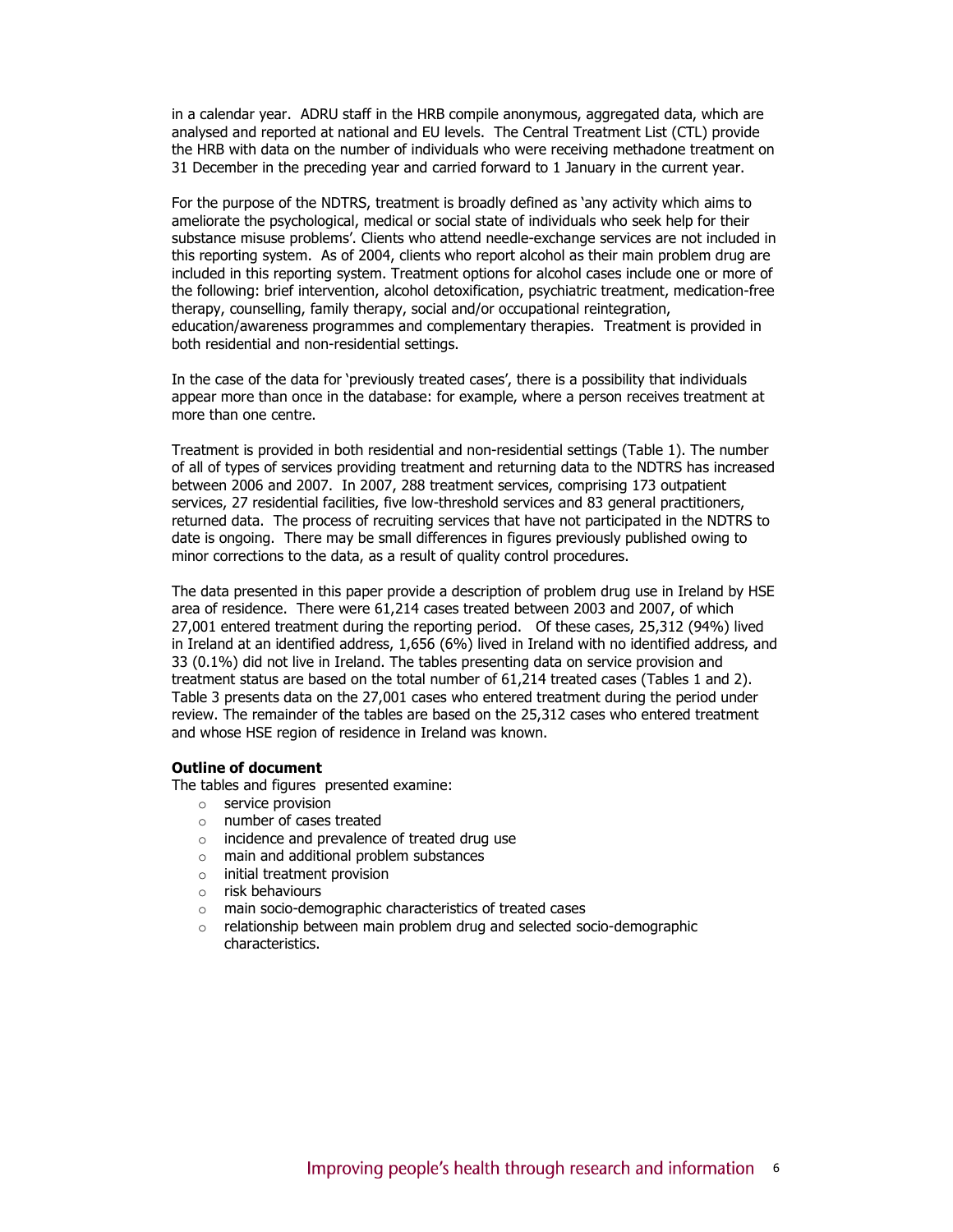#### Service provision

## Table 1 Number and types of service providing treatment for problem drug use and number of cases in treatment (in brackets) in Ireland and reported to the NDTRS, 2003 to 2007

| <b>Type of treatment facility</b> | 2003                                                | 2004       | 2005       | 2006       | 2007       |  |  |
|-----------------------------------|-----------------------------------------------------|------------|------------|------------|------------|--|--|
|                                   | <b>Number of services (Number of cases treated)</b> |            |            |            |            |  |  |
| All cases in treatment            | (11515)                                             | (11235)    | (12100)    | (12744)    | (13620)    |  |  |
| Outpatient                        | 132 (7808)                                          | 144 (7487) | 146 (8156) | 146 (8626) | 173 (9258) |  |  |
| Residential                       | 17 (900)                                            | 19 (739)   | 21 (827)   | 23 (994)   | 27 (1075)  |  |  |
| Low threshold*                    | 3(269)                                              | 3(310)     | 3(289)     | 3(234)     | 5(126)     |  |  |
| General practitioner              | 91 (2527)                                           | 95 (2699)  | 99 (2828)  | 66 (2890)  | 83 (3161)  |  |  |
| Service type unknown <sup>+</sup> | 1(11)                                               | 0(0)       | 0(0)       | 0(0)       | 0(0)       |  |  |

\*Low-threshold services are services that provide low-dose methadone or drop-in facilities only.

† Relevant data not recorded on the NDTRS form returned.

‡ Data provided by the Central Treatment List.

#### Numbers of cases treated

#### Table 2 Number (%) of cases in treatment in Ireland, by treatment status, reported to the NDTRS, 2003 to 2007

| <b>Treatment status</b>          | 2003          | 2004      | 2005     | 2006     | 2007      |  |  |
|----------------------------------|---------------|-----------|----------|----------|-----------|--|--|
|                                  | Number $(\%)$ |           |          |          |           |  |  |
| All cases in treatment           | 11515         | 11235     | 12100    | 12744    | 13620     |  |  |
| Cases continuing in methadone    | 5944          | 6433      | 6924     | 7269     | 7643      |  |  |
| treatment from previous year     | (51.6)        | (57.3)    | (57.2)   | (57.0)   | (56.1)    |  |  |
| <b>Entries to treatment each</b> | 5571          | 4802      | 5176     | 5475     | 5977      |  |  |
| vear                             |               |           |          |          |           |  |  |
| Of which:                        |               |           |          |          |           |  |  |
| Previously treated cases         | 3192          | 2765      | 2970     | 3000     | 3309      |  |  |
| returning to treatment           | (27.7)        | (24.6)    | (24.5)   | (23.5)   | (24.3)    |  |  |
| New cases                        | 2245          | 1858      | 2054     | 2278     | 2476      |  |  |
|                                  | (19.5)        | (16.5)    | (17.0)   | (17.9)   | (18.2)    |  |  |
| Treatment status unknown*        | 134(1.2)      | 179 (1.6) | 152(1.3) | 197(1.5) | 192 (1.4) |  |  |

\*Relevant data not recorded on the NDTRS form returned.

## Table 3 Number (%) of cases entering treatment in Ireland, by place of residence, reported to the NDTRS, 2003 to 2007

| <b>Place of residence</b>    | 2003       | 2004     | 2005     | 2006     | 2007     |  |
|------------------------------|------------|----------|----------|----------|----------|--|
|                              | Number (%) |          |          |          |          |  |
| All cases entering treatment | 5571       | 4802     | 5176     | 5475     | 5977     |  |
| Specified HSE region         | 5054       | 4506     | 4877     | 5191     | 5684     |  |
|                              | (90.7)     | (93.8)   | (94.2)   | (94.8)   | (95.0)   |  |
| Ireland unknown              | 514(9.2)   | 291(6.1) | 290(5.6) | 273(5.0) | 288(4.8) |  |
| Not resident in Ireland      | 3(0.1)     | 5(0.1)   | 9(0.2)   | 11(0.2)  | 5(0.1)   |  |

From this point on tables exclude cases whose HSE region of residence is not known or cases who are not normally resident in Ireland.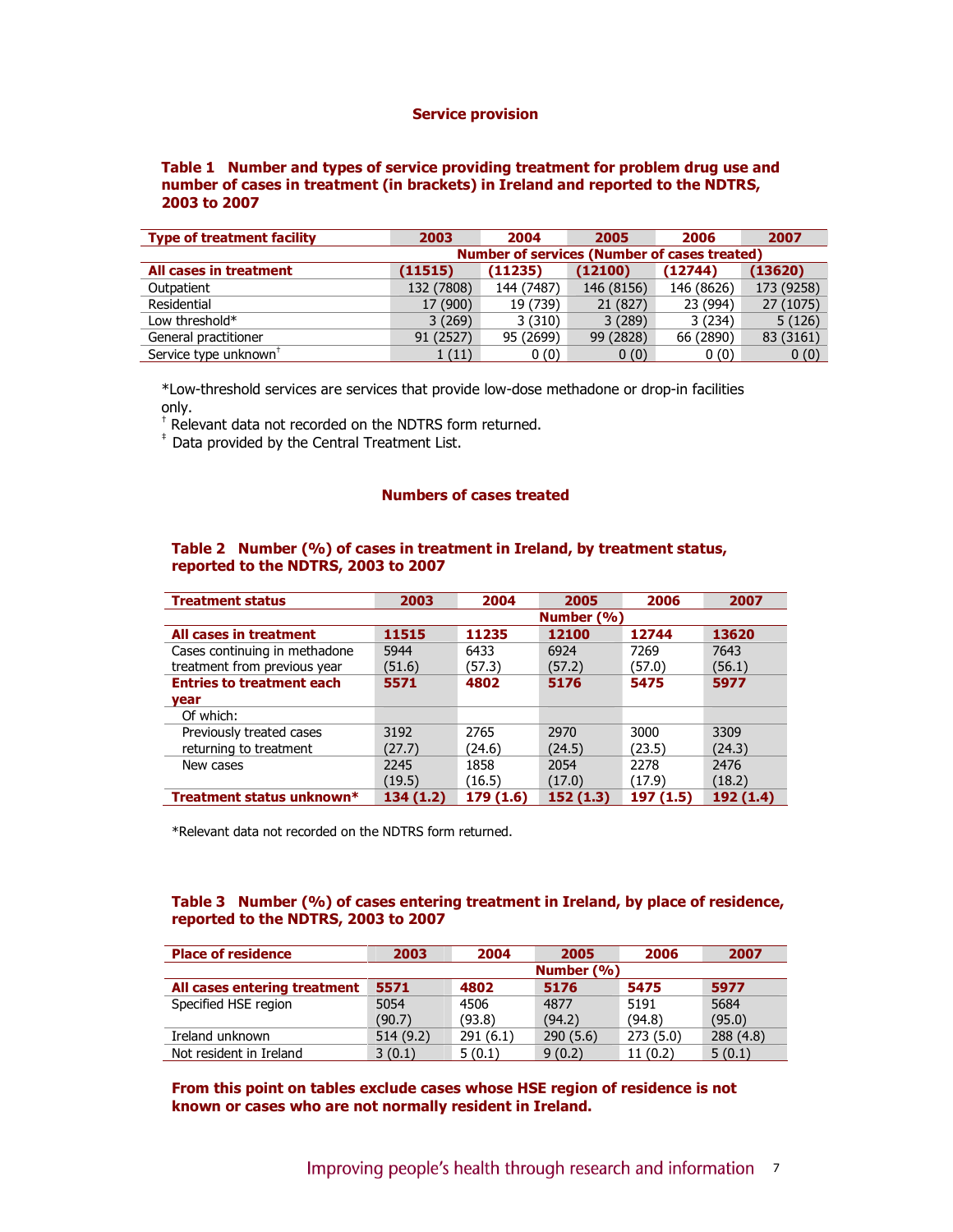| <b>HSE region of residence</b>  | 2003        | 2004        | 2005        | 2006        | 2007        |
|---------------------------------|-------------|-------------|-------------|-------------|-------------|
|                                 |             |             | Number (%)  |             |             |
| <b>All cases entering</b>       | 5054        | 4506        | 4877        | 5191        | 5684        |
| treatment                       |             |             |             |             |             |
| Dublin North East               | 1499 (29.7) | 1347 (29.9) | 1484 (30.4) | 1510 (29.1) | 1507 (26.5) |
| Dublin Mid-Leinster             | 1802 (35.7) | 1870 (41.5) | 1876 (38.5) | 1996 (38.5) | 2149 (37.8) |
| South                           | 1255 (24.8) | 886 (19.7)  | 1047(21.5)  | 1104 (21.3) | 1210 (21.3) |
| West                            | 498 (9.9)   | 403 (8.9)   | 470 (9.6)   | 581 (11.2)  | 818 (14.4)  |
| <b>Previously treated cases</b> | 2838        | 2555        | 2760        | 2781        | 3091        |
| Dublin North East               | 963 (33.9)  | 850 (33.3)  | 942 (34.1)  | 810 (29.1)  | 813 (26.3)  |
| Dublin Mid-Leinster             | 1238 (43.6) | 1303 (51.0) | 1331 (48.2) | 1347 (48.4) | 1476 (47.8) |
| South                           | 470 (16.6)  | 281 (11.0)  | 334 (12.1)  | 388 (14.0)  | 463 (15.0)  |
| West                            | 167(5.9)    | 121 (4.7)   | 153(5.5)    | 236 (8.5)   | 339 (11.0)  |
| <b>New cases</b>                | 2097        | 1790        | 1976        | 2228        | 2419        |
| Dublin North East               | 499 (23.8)  | 442 (24.7)  | 488 (24.7)  | 629 (28.2)  | 634 (26.2)  |
| Dublin Mid-Leinster             | 517 (24.7)  | 503 (28.1)  | 489 (24.7)  | 567 (25.4)  | 599 (24.8)  |
| South                           | 774 (36.9)  | 588 (32.8)  | 700 (35.4)  | 698 (31.3)  | 727 (30.1)  |
| West                            | 307 (14.6)  | 257 (14.4)  | 299 (15.1)  | 334 (15.0)  | 459 (19.0)  |
| Treatment status unknown        | 119         | 161         | 141         | 182         | 174         |

Table 4 Number (%) of cases entering treatment in Ireland, by HSE region of residence and by treatment status, reported to the NDTRS, 2003 to 2007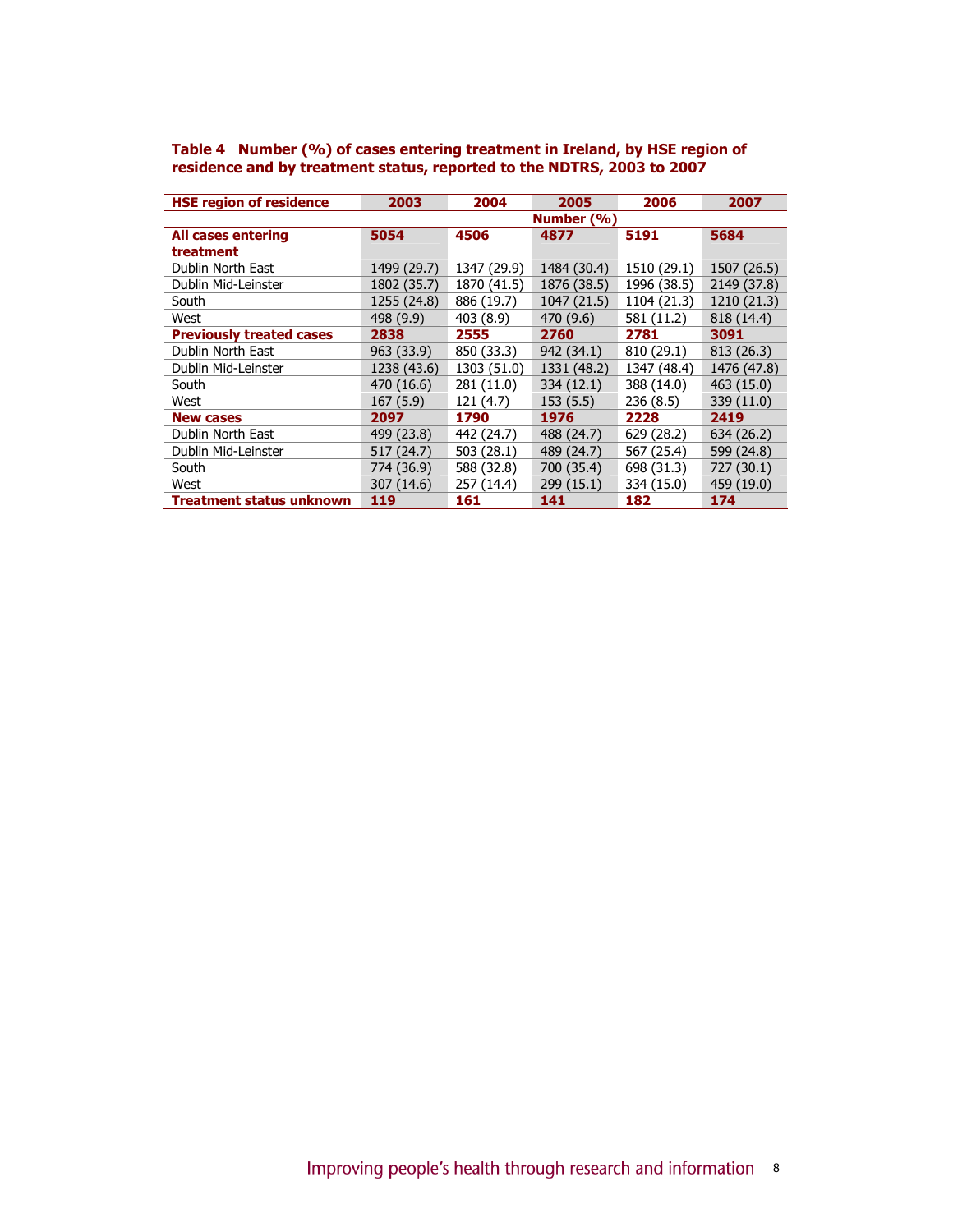#### Table 5 Number (%) of cases entering treatment in Ireland, by former health board area of residence and by treatment status, reported to the NDTRS, 2003 to 2007

| Former health board area of                             | 2003       | 2004      | 2005          | 2006      | 2007      |
|---------------------------------------------------------|------------|-----------|---------------|-----------|-----------|
| residence                                               |            |           |               |           |           |
|                                                         |            |           | Number (%)    |           |           |
| <b>All cases entering treatment</b>                     | 5054       | 4506      | 4877          | 5191      | 5684      |
| Southern                                                | 645 (12.8) | 378 (8.4) | 490<br>(10.0) | 513 (9.9) | 556 (9.8) |
| North West                                              | 120(2.4)   | 118 (2.6) | 108(2.2)      | 102(2.0)  | 120(2.1)  |
| Midland                                                 | 228 (4.5)  | 196 (4.3) | 175 (3.6)     | 195 (3.8) | 267(4.7)  |
| Western                                                 | 160(3.2)   | 105(2.3)  | 178 (3.6)     | 193 (3.7) | 290(5.1)  |
| Mid-Western                                             | 218(4.3)   | 180 (4.0) | 184 (3.8)     | 286 (5.5) | 408 (7.2) |
| North Eastern                                           | 387(7.7)   | 374 (8.3) | 365(7.5)      | 470 (9.1) | 436 (7.7) |
| South Eastern                                           | 610(12.1)  | 529       | 609           | 636       | 708       |
|                                                         |            | (11.7)    | (12.5)        | (12.3)    | (12.5)    |
| East Coast (of Dublin and Wicklow)                      | 271(5.4)   | 202 (4.5) | 236 (4.8)     | 299 (5.8) | 325(5.7)  |
| South West (of Dublin and Wicklow                       | 1248       | 1420      | 1388          | 1443      | 1490      |
| and all of Kildare)                                     | (24.7)     | (31.5)    | (28.5)        | (27.8)    | (26.2)    |
| North Dublin (City and County)                          | 1112       | 973       | 1119          | 1040      | 1071      |
|                                                         | (22.0)     | (21.6)    | (22.9)        | (20.0)    | (18.8)    |
| In Ireland but complete address<br>unknown <sup>*</sup> | 55(1.1)    | 31(0.7)   | 25(0.5)       | 14(0.3)   | 13(0.2)   |
| <b>Previously treated cases</b>                         | 2838       | 2555      | 2760          | 2781      | 3091      |
| Southern                                                | 267(9.4)   | 108 (4.2) | 165(6.0)      | 165(5.9)  | 228(7.4)  |
| North West                                              | 40(1.4)    | 29(1.1)   | 22(0.8)       | 33(1.2)   | 42(1.4)   |
| Midland                                                 | 91(3.2)    | 82 (3.2)  | 66 (2.4)      | 77 (2.8)  | 118(3.8)  |
| Western                                                 | 62(2.2)    | 43 (1.7)  | 75(2.7)       | 101(3.6)  | 153 (4.9) |
| Mid-Western                                             | 65(2.3)    | 49 (1.9)  | 56 $(2.0)$    | 102(3.7)  | 144 (4.7) |
| North Eastern                                           | 146(5.1)   | 130(5.1)  | 125(4.5)      | 148 (5.3) | 189(6.1)  |
| South Eastern                                           | 203(7.2)   | 178 (7.0) | 183 (6.6)     | 242 (8.7) | 260(8.4)  |
| East Coast (of Dublin and Wicklow)                      | 171(6.0)   | 140 (5.5) | 180(6.5)      | 195 (7.0) | 216(7.0)  |
| South West (of Dublin and Wicklow                       | 954 (33.6) | 1064      | 1060          | 1050      | 1114      |
| and all of Kildare)                                     |            | (41.6)    | (38.4)        | (37.8)    | (36.0)    |
| North Dublin (City and County)                          | 817 (28.8) | 720       | 817           | 662       | 624       |
|                                                         |            | (28.2)    | (29.6)        | (23.8)    | (20.2)    |
| In Ireland but complete address<br>unknown <sup>*</sup> | 22(0.8)    | 12(0.5)   | 11(0.4)       | 6(0.2)    | 3(0.1)    |
| <b>New cases</b>                                        | 2097       | 1790      | 1976          | 2228      | 2419      |
| Southern                                                | 373 (17.8) | 257       | 317           | 332       | 317       |
|                                                         |            | (14.4)    | (16.0)        | (14.9)    | (13.1)    |
| North West                                              | 75 (3.6)   | 86 (4.8)  | 79 (4.0)      | 68 (3.1)  | 75(3.1)   |
| Midland                                                 | 135(6.4)   | 107(6.0)  | 105(5.3)      | 116(5.2)  | 139 (5.7) |
| Western                                                 | 94 (4.5)   | 59(3.3)   | 97(4.9)       | 92(4.1)   | 134 (5.5) |
| Mid-Western                                             | 138 (6.6)  | 112(6.3)  | 123(6.2)      | 174 (7.8) | 250       |
|                                                         |            |           |               |           | (10.3)    |
| North Eastern                                           | 229 (10.9) | 236       | 224           | 303       | 236 (9.8) |
|                                                         |            | (13.2)    | (11.3)        | (13.6)    |           |
| South Eastern                                           | 401 (19.1) | 347       | 420           | 392       | 435       |
|                                                         |            | (19.4)    | (21.3)        | (17.6)    | (18.0)    |
| East Coast (of Dublin and Wicklow)                      | 95 (4.5)   | 56(3.1)   | 50(2.5)       | 89 (4.0)  | 93 (3.8)  |
| South West (of Dublin and Wicklow                       | 256 (12.2) | 307       | 283           | 328       | 332       |
| and all of Kildare)                                     |            | (17.2)    | (14.3)        | (14.7)    | (13.7)    |
| North Dublin (City and County)                          | 270 (12.9) | 206       | 264           | 326       | 398       |
|                                                         |            | (11.5)    | (13.4)        | (14.6)    | (16.5)    |
| In Ireland but complete address<br>unknown*             | 31(1.5)    | 17(0.9)   | 14(0.7)       | 8(0.4)    | 10(0.4)   |
| <b>Treatment status unknown</b>                         | 119        | 161       | 141           | 182       | 174       |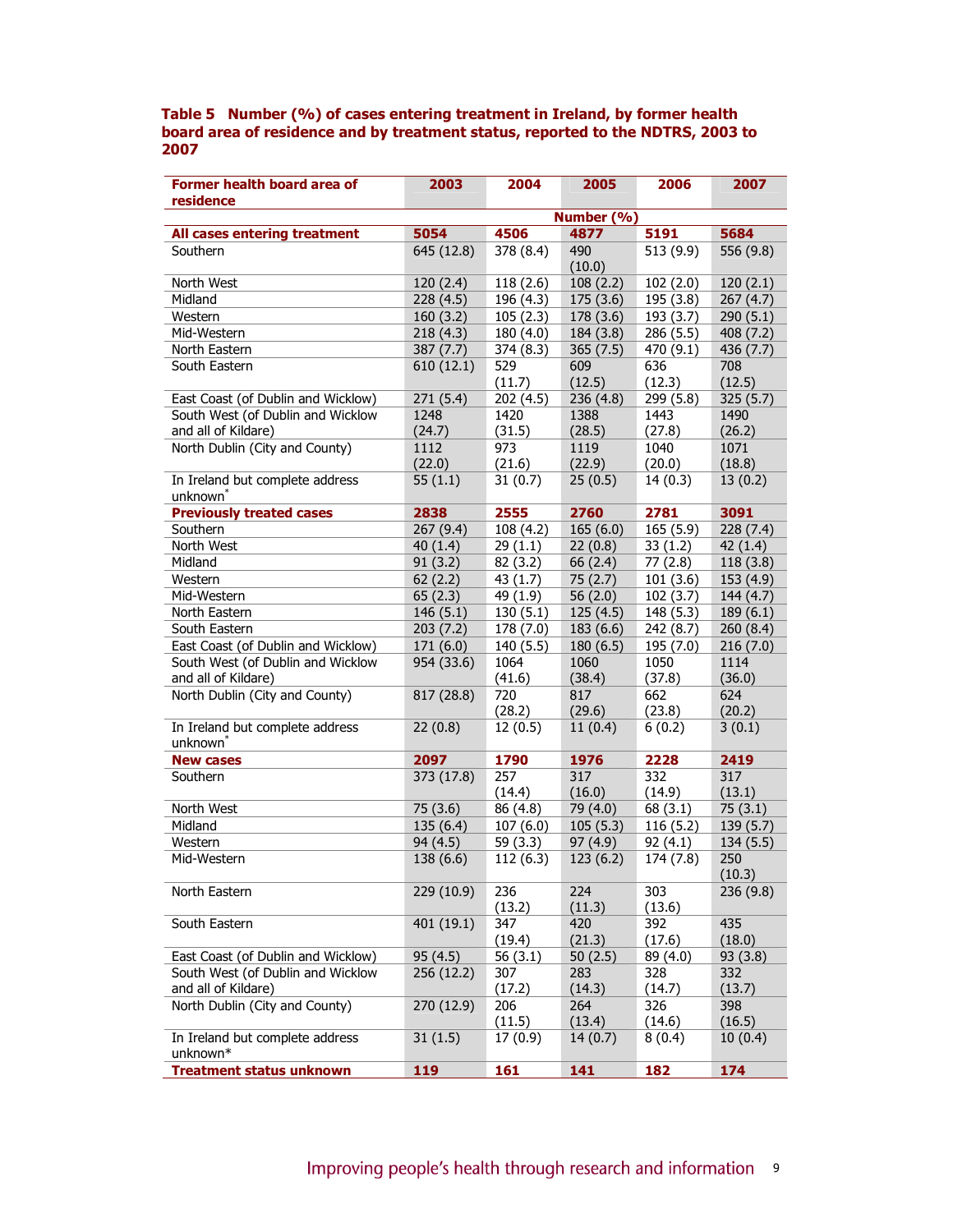\* Refers to cases living in Wicklow who were not assigned a specific electoral division code; it is not possible to assign such cases to a former health board area of residence.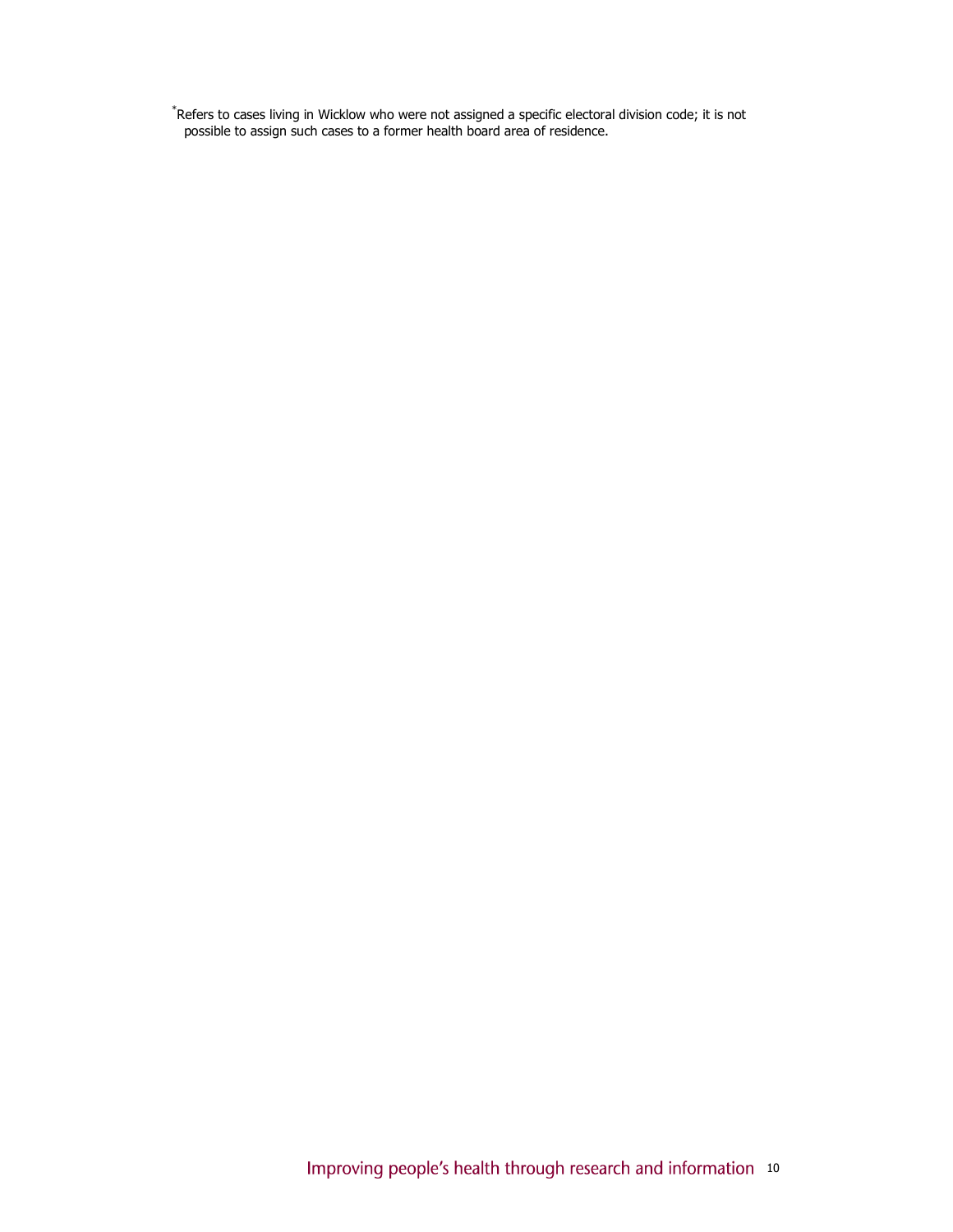#### Table 6 Number (%) of cases entering treatment in Ireland, by local health office (LHO) area of residence and by treatment status, reported to the NDTRS, 2003 to 2007

| <b>Local health office</b>      | 2003       | 2004       | 2005       | 2006       | 2007        |
|---------------------------------|------------|------------|------------|------------|-------------|
|                                 |            |            | Number (%) |            |             |
| All cases entering treatment    | 5054       | 4506       | 4877       | 5191       | 5684        |
| Dublin South                    | 137(2.7)   | 70(1.6)    | 87(1.8)    | 118(2.3)   | 112(2.0)    |
| Dublin South East               | 69(1.4)    | 64 (1.4)   | 60(1.2)    | 68 (1.3)   | 92(1.6)     |
| Dublin South City               | 373(7.4)   | 362(8.0)   | 344(7.1)   | 318(6.1)   | 336 (5.9)   |
| Dublin South West               | 360(7.1)   | 420 (9.3)  | 422(8.7)   | 483 (9.3)  | 485 (8.5)   |
| Dublin West                     | 488 (9.7)  | 546 (12.1) | 531(10.9)  | 477 (9.2)  | 505 (8.9)   |
| North West Dublin               | 389 (7.7)  | 307(6.8)   | 326(6.7)   | 352 (6.8)  | 392 (6.9)   |
| Dublin North Central            | 447 (8.8)  | 382 (8.5)  | 524 (10.7) | 414 (8.0)  | 390 $(6.9)$ |
| North Dublin                    | 271(5.4)   | 284 (6.3)  | 266(5.5)   | 272(5.2)   | 287(5.0)    |
| Kildare and South West Wicklow  | 68(1.3)    | 109(2.4)   | 109(2.2)   | 177 (3.4)  | 171(3.0)    |
| Wicklow (East coast)            | 65(1.3)    | 68 (1.5)   | 89(1.8)    | 113(2.2)   | 121(2.1)    |
| Kerry                           | 113(2.2)   | 39(0.9)    | 69(1.4)    | 63(1.2)    | 68(1.2)     |
| Donegal                         | 51(1.0)    | 76 (1.7)   | 53(1.1)    | 56 $(1.1)$ | 69(1.2)     |
| Sligo/Leitrim                   | 69(1.4)    | 42(0.9)    | 55(1.1)    | 46(0.9)    | 51(0.9)     |
| Longford/Westmeath              | 105(2.1)   | 89 (2.0)   | 66(1.4)    | 119(2.3)   | 164(2.9)    |
| Laois/Offaly                    | 123(2.4)   | 107(2.4)   | 109(2.2)   | 76 (1.5)   | 103(1.8)    |
| Galway                          | 90(1.8)    | 69 (1.5)   | 115(2.4)   | 124 (2.4)  | 196(3.4)    |
| Mayo                            | 31(0.6)    | 20(0.4)    | 41(0.8)    | 35(0.7)    | 53 $(0.9)$  |
| Roscommon                       | 39(0.8)    | 16(0.4)    | 22(0.5)    | 34(0.7)    | 41(0.7)     |
| Limerick                        | 113(2.2)   | 105(2.3)   | 111(2.3)   | 172 (3.3)  | 300(5.3)    |
| Clare                           | 52(1.0)    | 42(0.9)    | 37(0.8)    | 67(1.3)    | 65(1.1)     |
| <b>Tipperary NR</b>             | 44 (0.9)   | 33(0.7)    | 35(0.7)    | 47(0.9)    | 43(0.8)     |
| Louth                           | 229(4.5)   | 179 (4.0)  | 205(4.2)   | 220(4.2)   | 150(2.6)    |
| Meath                           | 127(2.5)   | 159(3.5)   | 113(2.3)   | 175 (3.4)  | 182(3.2)    |
| Cavan/Monaghan                  | 31(0.6)    | 36(0.8)    | 47(1.0)    | 74 (1.4)   | 104(1.8)    |
| Carlow/Kilkenny                 | 145(2.9)   | 157(3.5)   | 168(3.4)   | 159(3.1)   | 161(2.8)    |
| <b>Tipperary SR</b>             | 154(3.0)   | 96(2.1)    | 78(1.6)    | 86(1.7)    | 117(2.1)    |
| Wexford                         | 149(2.9)   | 131(2.9)   | 185(3.8)   | 203(3.9)   | 238(4.2)    |
| Waterford                       | 162(3.2)   | 145 (3.2)  | 178 (3.6)  | 188 (3.6)  | 192 (3.4)   |
| Cork*                           | 531 (10.5) | 338 (7.5)  | 421(8.6)   | 445 (8.6)  | 488 (8.6)   |
| LHO area unknown <sup>+</sup>   | 29(0.6)    | 15(0.3)    | 11(0.2)    | 10(0.2)    | 8(0.1)      |
| <b>Previously treated cases</b> | 2838       | 2555       | 2760       | 2781       | 3091        |
| Dublin South                    | 87(3.1)    | 49 (1.9)   | 65(2.4)    | 83(3.0)    | 84(2.7)     |
| Dublin South East               | 47(1.7)    | 48 (1.9)   | 47(1.7)    | 35(1.3)    | 55 $(1.8)$  |
| Dublin South City               | 281 (9.9)  | 295 (11.5) | 286 (10.4) | 247 (8.9)  | 276 (8.9)   |
| Dublin South West               | 286 (10.1) | 307 (12.0) | 315(11.4)  | 370 (13.3) | 349 (11.3)  |
| Dublin West                     | 376 (13.2) | 422 (16.5) | 427 (15.5) | 363(13.1)  | 397 (12.8)  |
| North West Dublin               | 277(9.8)   | 217(8.5)   | 246(8.9)   | 241 (8.7)  | 236(7.6)    |
| Dublin North Central            | 355 (12.5) | 308(12.1)  | 396 (14.3) | 246 (8.8)  | 224(7.2)    |
| North Dublin                    | 181 (6.4)  | 195 (7.6)  | 172(6.2)   | 174 (6.3)  | 163(5.3)    |
| Kildare and South West Wicklow  | 29(1.0)    | 46 (1.8)   | 40(1.4)    | 75 (2.7)   | 94(3.0)     |
| Wicklow (East coast)            | 37(1.3)    | 43 (1.7)   | 68(2.5)    | 77(2.8)    | 77(2.5)     |
| Kerry                           | 57(2.0)    | 10(0.4)    | 27(1.0)    | 17(0.6)    | 27(0.9)     |
| Donegal                         | 9(0.3)     | 12(0.5)    | 8(0.3)     | 19(0.7)    | 25(0.8)     |
| Sligo/Leitrim                   | 31(1.1)    | 17(0.7)    | 14(0.5)    | 14(0.5)    | 17(0.5)     |
| Longford/Westmeath              | 51(1.8)    | 44 (1.7)   | 33(1.2)    | 47 (1.7)   | 76 (2.5)    |
| Laois/Offaly                    | 40(1.4)    | 38(1.5)    | 33(1.2)    | 30(1.1)    | 42 (1.4)    |
| Galway                          | 37(1.3)    | 31(1.2)    | 52 $(1.9)$ | 69 (2.5)   | 99 (3.2)    |
| Mayo                            | 9(0.3)     | 6(0.2)     | 14(0.5)    | 16(0.6)    | 29(0.9)     |
| Roscommon                       | 16(0.6)    | 6(0.2)     | 9(0.3)     | 16(0.6)    | 25(0.8)     |
| Limerick                        | 31(1.1)    | 23(0.9)    | 36(1.3)    | 58 $(2.1)$ | 97(3.1)     |
| Clare                           | 17(0.6)    | 14(0.5)    | 9(0.3)     | 25(0.9)    | 26(0.8)     |
| Tipperary NR                    | 13(0.5)    | 12(0.5)    | 11(0.4)    | 19(0.7)    | 21(0.7)     |
| Louth                           | 101(3.6)   | 53 $(2.1)$ | 79 (2.9)   | 70 (2.5)   | 66(2.1)     |
| Meath                           | 34(1.2)    | 64 (2.5)   | 32(1.2)    | 59 $(2.1)$ | 64(2.1)     |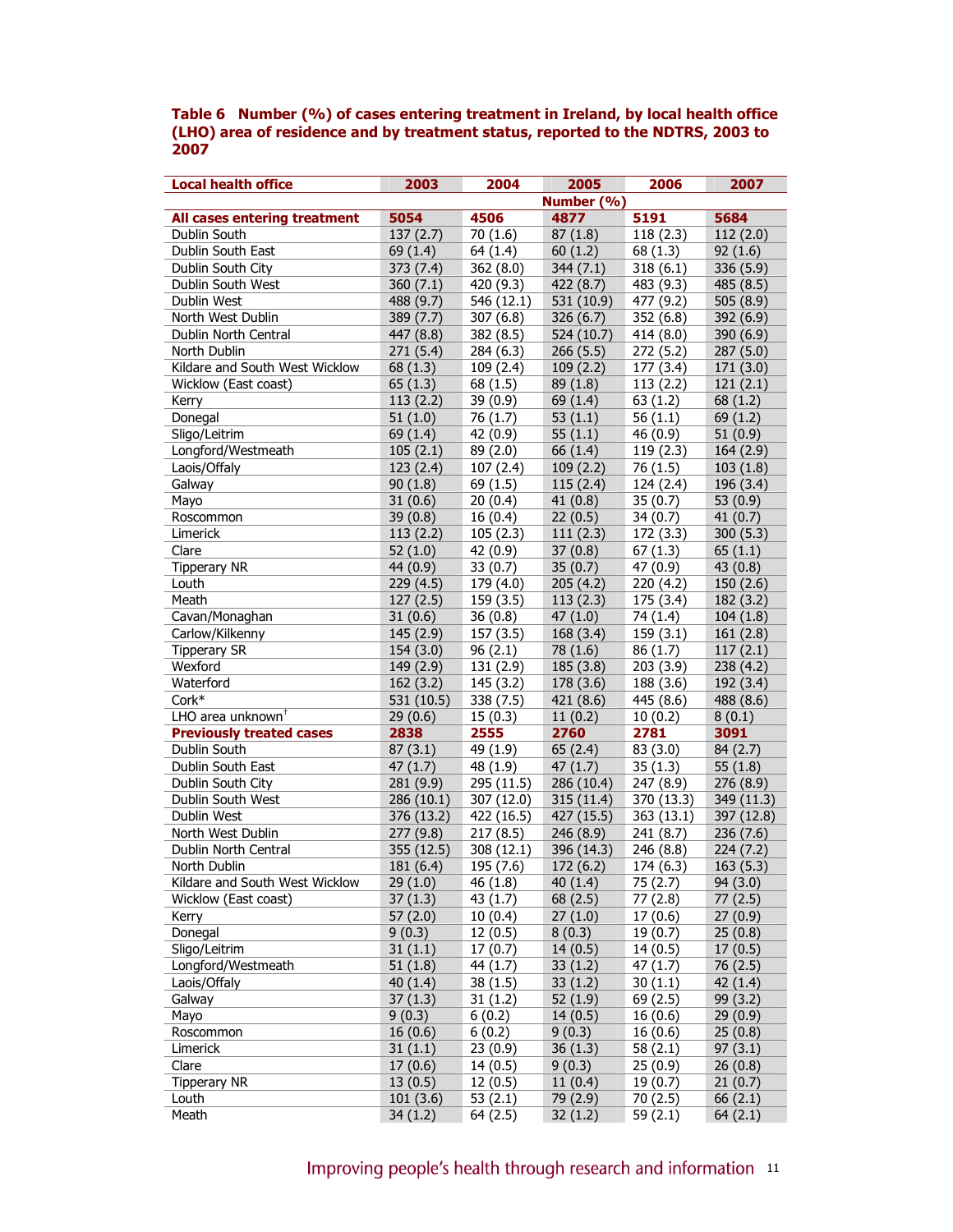| <b>Local health office</b>      | 2003       | 2004                 | 2005       | 2006       | 2007       |
|---------------------------------|------------|----------------------|------------|------------|------------|
|                                 |            |                      | Number (%) |            |            |
| Cavan/Monaghan                  | 11(0.4)    | 13(0.5)              | 14(0.5)    | 19(0.7)    | 59 (1.9)   |
| Carlow/Kilkenny                 | 57(2.0)    | 70(2.7)              | 59(2.1)    | 74 (2.7)   | 65(2.1)    |
| <b>Tipperary SR</b>             | 42(1.5)    | 30(1.2)              | 23(0.8)    | 30(1.1)    | 46(1.5)    |
| Wexford                         | 57(2.0)    | 39(1.5)              | 55 $(2.0)$ | 70(2.5)    | 75(2.4)    |
| Waterford                       | 47(1.7)    | 39(1.5)              | 46(1.7)    | 68 (2.4)   | 74 (2.4)   |
| Cork*                           | 209(7.4)   | 98 (3.8)             | 138(5.0)   | 145 (5.2)  | 201(6.5)   |
| LHO area unknown <sup>+</sup>   | 13(0.5)    | 6(0.2)               | 6(0.2)     | 5(0.2)     | 2(0.1)     |
| <b>New cases</b>                | 2097       | 1790                 | 1976       | 2228       | 2419       |
| Dublin South                    | 45(2.1)    | 19(1.1)              | 19(1.0)    | 33(1.5)    | 26(1.1)    |
| Dublin South East               | 22(1.0)    | 16(0.9)              | 12(0.6)    | 30(1.3)    | 32(1.3)    |
| Dublin South City               | 77(3.7)    | 60(3.4)              | 53 $(2.7)$ | 56 $(2.5)$ | 52(2.1)    |
| Dublin South West               | 66(3.1)    | 92(5.1)              | 93(4.7)    | 93 (4.2)   | 126 (5.2)  |
| Dublin West                     | 99(4.7)    | 106(5.9)             | 79 (4.0)   | 90(4.0)    | 94 (3.9)   |
| North West Dublin               | 104(5.0)   | 78 (4.4)             | 66 (3.3)   | 91(4.1)    | 139(5.7)   |
| Dublin North Central            | 83 (4.0)   | 58 (3.2)             | 111(5.6)   | 147 (6.6)  | 148(6.1)   |
| North Dublin                    | 82 (3.9)   | 70 (3.9)             | 87(4.4)    | 87 (3.9)   | 110(4.5)   |
| Kildare and South West Wicklow  | 36(1.7)    | 60(3.4)              | 68 (3.4)   | 96(4.3)    | 65(2.7)    |
| Wicklow (East coast)            | 28(1.3)    | 21(1.2)              | 19(1.0)    | 26(1.2)    | 35(1.4)    |
| Kerry                           | 56 $(2.7)$ | 27(1.5)              | 42(2.1)    | 44 (2.0)   | 41(1.7)    |
| Donegal                         | 39(1.9)    | 63(3.5)              | 41(2.1)    | 37(1.7)    | 43(1.8)    |
| Sligo/Leitrim                   | 36(1.7)    | 23(1.3)              | 38(1.9)    | 31(1.4)    | 32(1.3)    |
| Longford/Westmeath              | 52(2.5)    | 42(2.3)              | 30(1.5)    | 70(3.1)    | 83 (3.4)   |
| Laois/Offaly                    | 83 (4.0)   | 65(3.6)              | 75 (3.8)   | 46(2.1)    | 56 $(2.3)$ |
| Galway                          | 50 $(2.4)$ | 36(2.0)              | 58 (2.9)   | 55(2.5)    | 95 (3.9)   |
| Mayo                            | 21(1.0)    | 13(0.7)              | 27(1.4)    | 19(0.9)    | 24(1.0)    |
| Roscommon                       | 23(1.1)    | 10(0.6)              | 12(0.6)    | 18(0.8)    | 15(0.6)    |
| Limerick                        | 68 (3.2)   | 65(3.6)              | 70(3.5)    | 108 (4.8)  | 192 (7.9)  |
| Clare                           | 34(1.6)    | $\overline{27}(1.5)$ | 28(1.4)    | 40(1.8)    | 36(1.5)    |
| <b>Tipperary NR</b>             | 31(1.5)    | 20(1.1)              | 24(1.2)    | 26(1.2)    | 22(0.9)    |
| Louth                           | 119(5.7)   | 121(6.8)             | 115(5.8)   | 138 (6.2)  | 80(3.3)    |
| Meath                           | 92(4.4)    | 94 (5.3)             | 79 (4.0)   | 111(5.0)   | 111(4.6)   |
| Cavan/Monaghan                  | 18(0.9)    | 21(1.2)              | 30(1.5)    | 53 $(2.4)$ | 45(1.9)    |
| Carlow/Kilkenny                 | 88 (4.2)   | 86 (4.8)             | 108(5.5)   | 85 (3.8)   | 86 (3.6)   |
| <b>Tipperary SR</b>             | 109(5.2)   | 66 (3.7)             | 55 $(2.8)$ | 56 $(2.5)$ | 70 (2.9)   |
| Wexford                         | 92(4.4)    | 90(5.0)              | 126(6.4)   | 133(6.0)   | 162(6.7)   |
| Waterford                       | 112(5.3)   | 105(5.9)             | 131(6.6)   | 118(5.3)   | 117(4.8)   |
| Cork*                           | 317 (15.1) | 229 (12.8)           | 275 (13.9) | 286 (12.8) | 276 (11.4) |
| LHO area unknown <sup>+</sup>   | 15(0.7)    | 7(0.4)               | 5(0.3)     | 5(0.2)     | 6(0.2)     |
| <b>Treatment status unknown</b> | 119        | 161                  | 141        | 182        | 174        |

\* The LHO area coding for County Cork was inconsistent for the period 2003-2007.

† Refers to cases living in Wicklow who were not assigned a specific electoral division code and to cases living in other counties who were not assigned a specific county code; it is not possible to assign such cases to an LHO area of residence.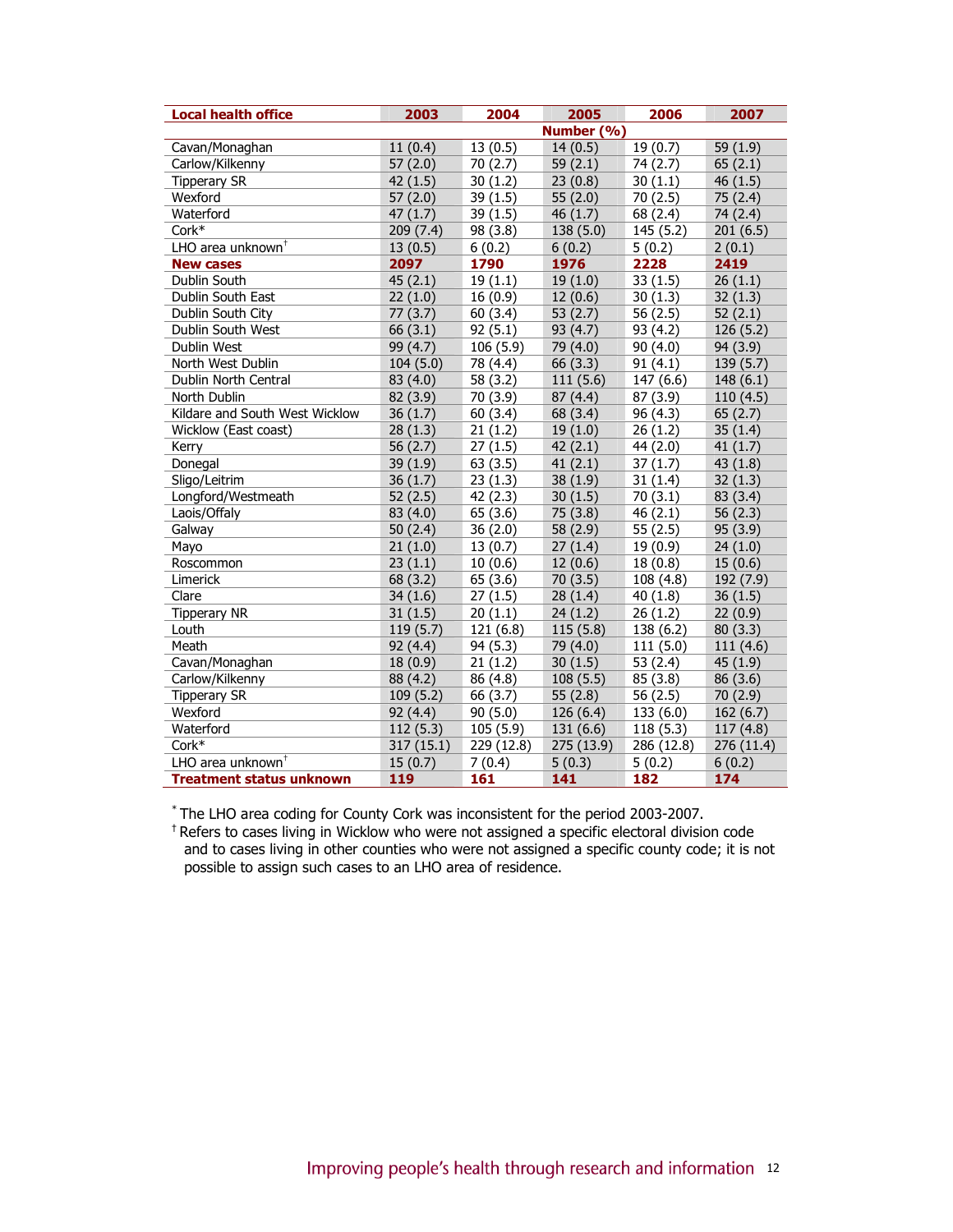#### Incidence and prevalence of treated drug use

In order to adjust for variation in population size by geographical area, the actual incidence of treated drug use in each area was calculated using the average number of new cases over the five-year period living in each of the 10 former health board areas, 26 counties and 32 local health office areas; this average was divided by the population aged 15–64 years living in the respective former health board areas and counties, using the census figures for 2003 to 2006 and CSO estimation figures for 2007, and for local health office areas using CSO estimation figures for 2007 (Census 2007).



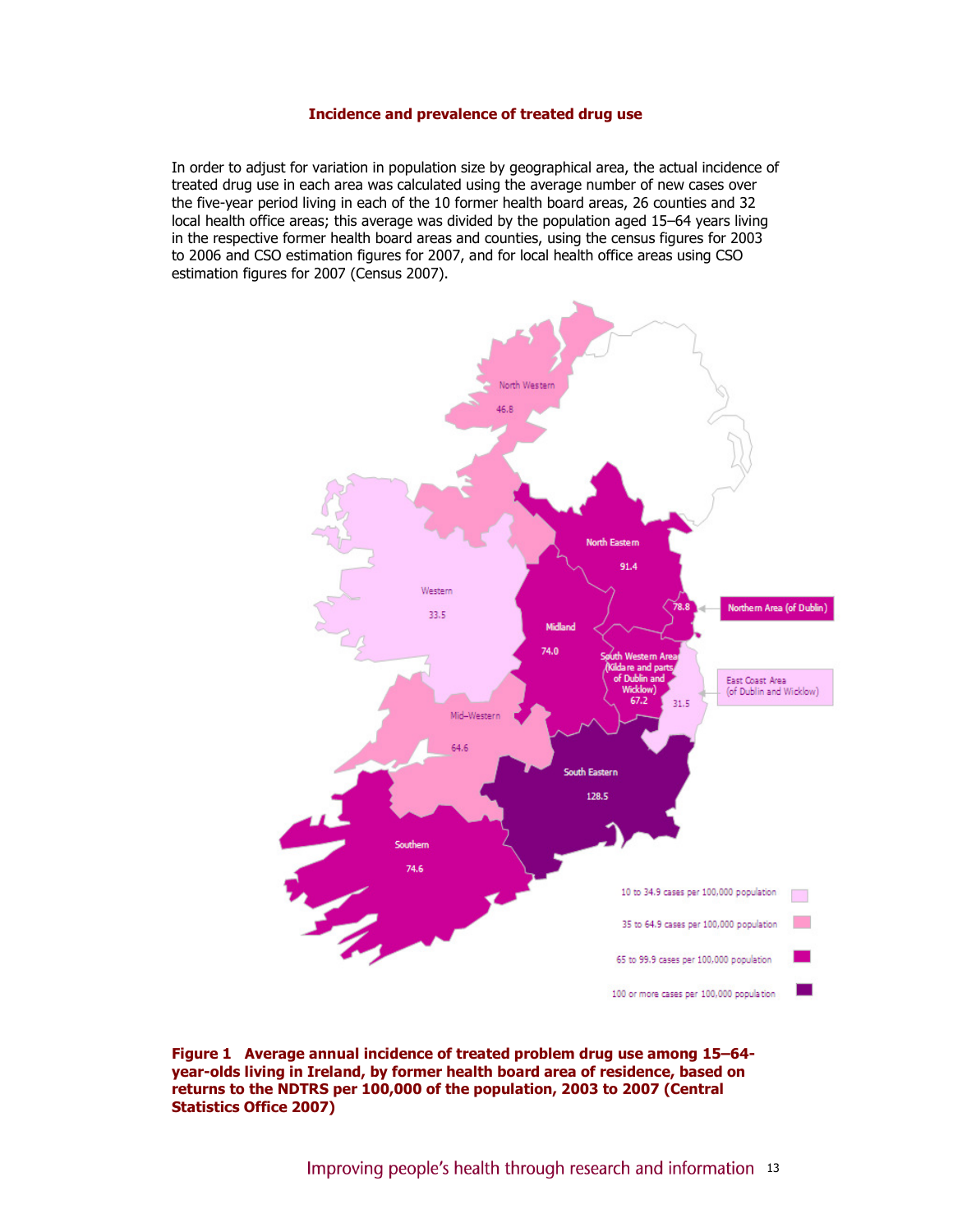

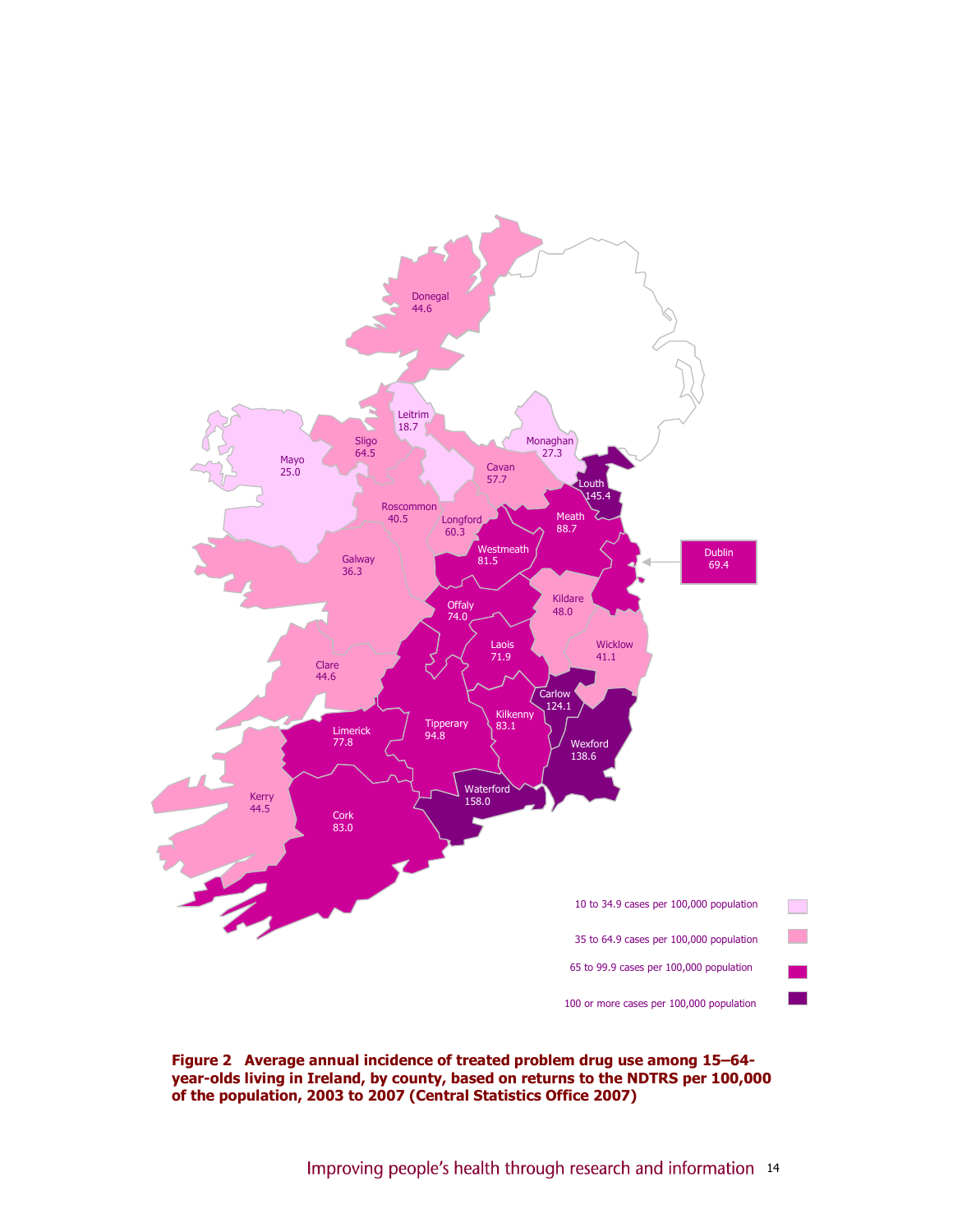

Figure 3 Average annual incidence of treated problem drug use among 15–64 year-olds living in Ireland, based on returns to the NDTRS, 2003 to 2007, by local health office area, per 100,000 of the estimated 2007 population (Central Statistics Office 2007)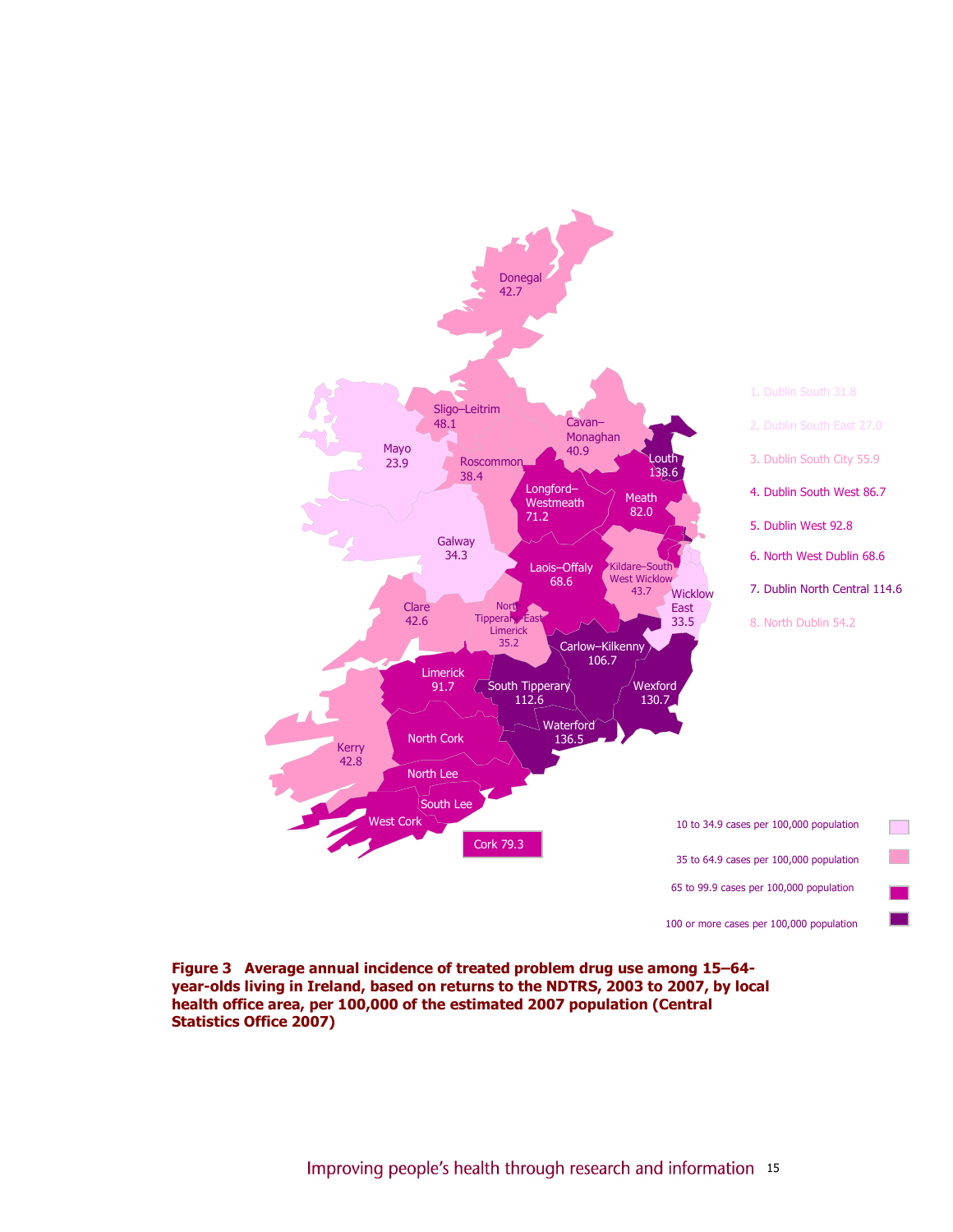

Figure 4 Incidence and prevalence of treated problem drug use among 15–64 year-olds living and treated in Ireland, based on returns to the NDTRS and the CTL per 100,000 population, 2003 to 2007 (Central Statistics Office 2007)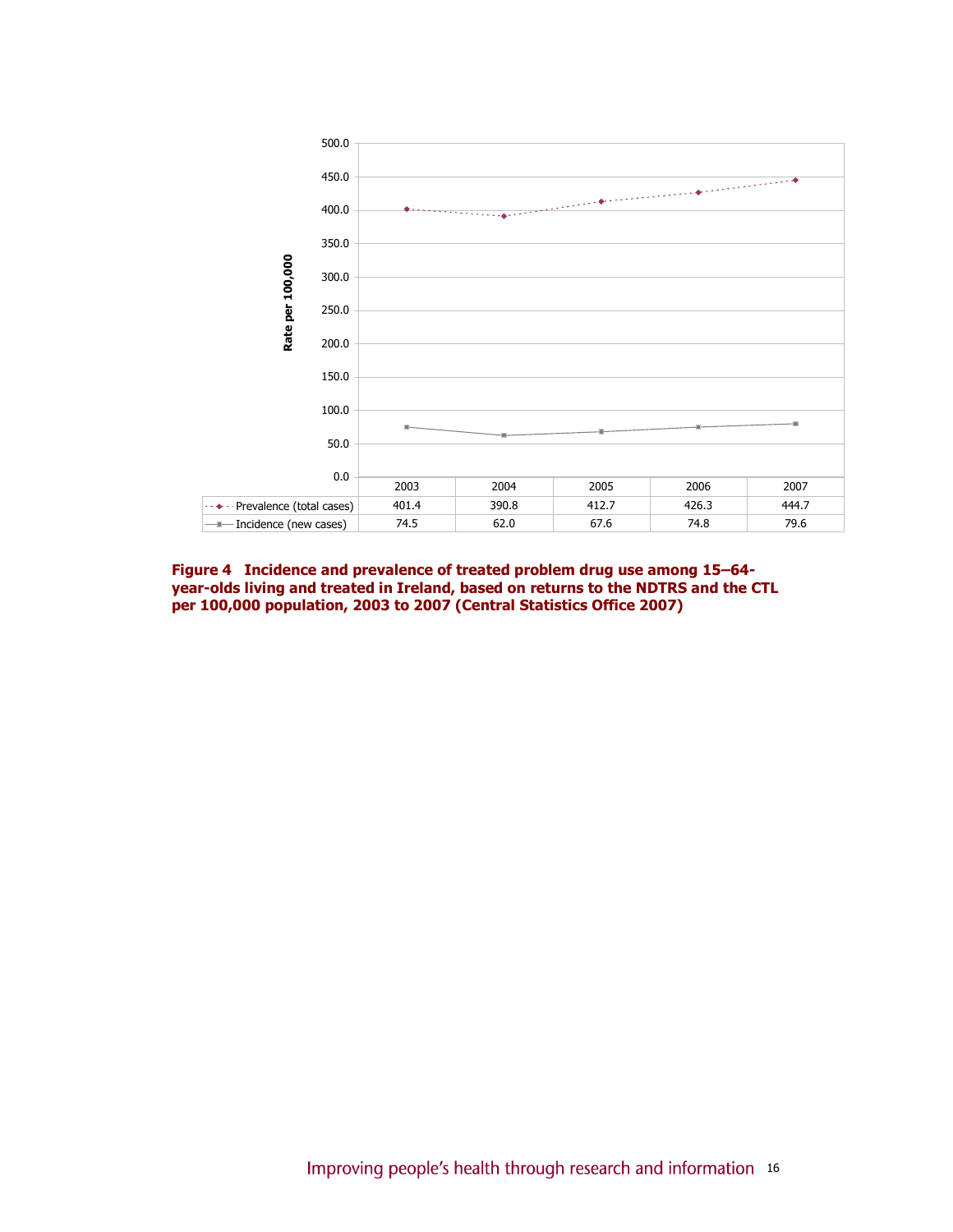# Main and additional problem drugs

| Table 7 Main problem drug used by cases living and entering treatment in Ireland, by |
|--------------------------------------------------------------------------------------|
| treatment status, reported to the NDTRS, 2003 to 2007                                |

| Main problem drug            | 2003       | 2004       | 2005       | 2006       | 2007       |
|------------------------------|------------|------------|------------|------------|------------|
|                              |            |            | Number (%) |            |            |
| All cases entering treatment | 5054       | 4506       | 4877       | 5191       | 5684       |
| Opiates                      | 3029       | 2863       | 3094       | 3280       | 3575       |
|                              | (59.9)     | (63.5)     | (63.4)     | (63.2)     | (62.9)     |
| Ecstasy                      | 219(4.3)   | 139(3.1)   | 124 (2.5)  | 95(1.8)    | 128 (2.3)  |
| Cocaine                      | 253 (5.0)  | 331 (7.3)  | 467 (9.6)  | 552 (10.6) | 770 (13.5) |
| Amphetamines                 | 35(0.7)    | 23(0.5)    | 36(0.7)    | 30(0.6)    | 39(0.7)    |
| Benzodiazepines              | 76 (1.5)   | 103(2.3)   | 75(1.5)    | 96(1.8)    | 163(2.9)   |
| <b>Volatile inhalants</b>    | 24(0.5)    | 31(0.7)    | 27(0.6)    | 23(0.4)    | 32(0.6)    |
| Cannabis                     | 1384       | 991 (22.0) | 1039       | 1096       | 958 (16.9) |
|                              | (27.4)     |            | (21.3)     | (21.1)     |            |
| Others                       | 34(0.7)    | 25(0.6)    | 15(0.3)    | 19(0.4)    | 19(0.3)    |
| Previously treated cases*    | 2838       | 2555       | 2760       | 2781       | 3091       |
| Opiates                      | 2190       | 2108       | 2281       | 2237       | 2404       |
|                              | (77.2)     | (82.5)     | (82.6)     | (80.4)     | (77.8)     |
| Ecstasy                      | 69 (2.4)   | 33(1.3)    | 30(1.1)    | 29 (1.0)   | 42(1.4)    |
| Cocaine                      | 96 (3.4)   | 119 (4.7)  | 175(6.3)   | 194 (7.0)  | 290 (9.4)  |
| Amphetamines                 | 14(0.5)    | 7(0.3)     | 14(0.5)    | 9(0.3)     | 14(0.5)    |
| Benzodiazepines              | 49 (1.7)   | 50(2.0)    | 30(1.1)    | 40 (1.4)   | 72 (2.3)   |
| Volatile inhalants           | 2(0.1)     | 2(0.1)     | 5(0.2)     | 3(0.1)     | 7(0.2)     |
| Cannabis                     | 401 (14.1) | 224 (8.8)  | 219 (7.9)  | 260 (9.3)  | 255 (8.2)  |
| Others                       | 17(0.6)    | 12(0.5)    | 6(0.2)     | 9(0.3)     | 7(0.2)     |
| New cases*                   | 2097       | 1790       | 1976       | 2228       | 2419       |
| Opiates                      | 759 (36.2) | 654 (36.5) | 722 (36.5) | 912 (40.9) | 1032       |
|                              |            |            |            |            | (42.7)     |
| Ecstasy                      | 150 (7.2)  | 103(5.8)   | 92(4.7)    | 65 (2.9)   | 85(3.5)    |
| Cocaine                      | 148(7.1)   | 195 (10.9) | 275 (13.9) | 342 (15.4) | 462 (19.1) |
| Amphetamines                 | 21(1.0)    | 16(0.9)    | 22(1.1)    | 21(0.9)    | 25(1.0)    |
| Benzodiazepines              | 27(1.3)    | 47(2.6)    | 42(2.1)    | 50(2.2)    | 85(3.5)    |
| Volatile inhalants           | 20(1.0)    | 28(1.6)    | 21(1.1)    | 19 (0.9)   | 24(1.0)    |
| Cannabis                     | 955 (45.5) | 736 (41.1) | 794 (40.2) | 809 (36.3) | 694 (28.7) |
| Others                       | 17(0.8)    | 11(0.6)    | 8(0.4)     | 10(0.4)    | 12(0.5)    |
| Treatment status unknown     | 119        | 161        | 141        | 182        | 174        |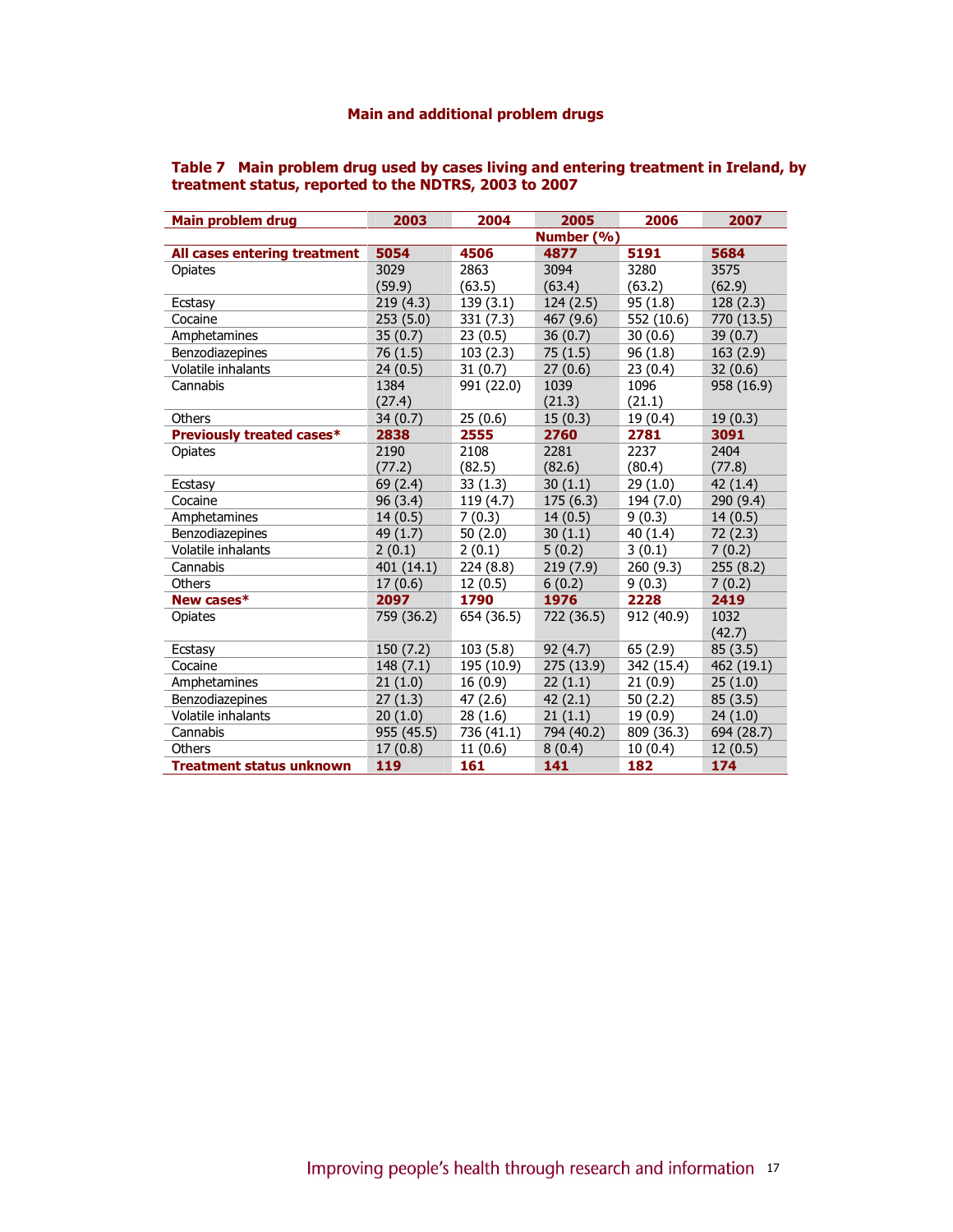#### Table 8 Use of more than one drug by cases living and entering treatment in Ireland, by treatment status, reported to the NDTRS, 2003 to 2007

| <b>Treatment status</b>                            | 2003        | 2004        | 2005        | 2006        | 2007        |
|----------------------------------------------------|-------------|-------------|-------------|-------------|-------------|
|                                                    |             |             | Number (%)  |             |             |
| <b>All cases entering</b><br>treatment             | 5054        | 4506        | 4877        | 5191        | 5684        |
| All cases who used<br>more than one drug           | 3760 (74.4) | 3157 (70.1) | 3401 (69.7) | 3692 (71.1) | 3816 (67.1) |
| <b>Previously treated</b><br>cases                 | 2838        | 2555        | 2760        | 2781        | 3091        |
| Previously cases who<br>used more than one<br>drug | 2091 (73.7) | 1811 (70.9) | 1934 (70.1) | 2007 (72.2) | 2115 (68.4) |
| <b>New cases</b>                                   | 2097        | 1790        | 1976        | 2228        | 2419        |
| New cases who used<br>more than one drug           | 1588 (75.7) | 1244 (69.5) | 1374 (69.5) | 1555 (69.8) | 1607 (66.4) |
| <b>Treatment status</b><br>unknown                 | 119         | 161         | 141         | 182         | 174         |

## Table 9 Number of problem drugs used by cases living and entering treatment in Ireland, by treatment status, reported to the NDTRS, 2003 to 2007

| <b>Number of problem drugs</b><br>used | 2003       | 2004       | 2005       | 2006       | 2007       |  |
|----------------------------------------|------------|------------|------------|------------|------------|--|
|                                        | Number (%) |            |            |            |            |  |
| All cases entering treatment           | 5054       | 4506       | 4877       | 5191       | 5684       |  |
| One                                    | 1294       | 1349       | 1476       | 1499       | 1868       |  |
|                                        | (25.6)     | (29.9)     | (30.3)     | (28.9)     | (32.9)     |  |
| Two                                    | 1498       | 1252       | 1385       | 1404       | 1548       |  |
|                                        | (29.6)     | (27.8)     | (28.4)     | (27.0)     | (27.2)     |  |
| Three                                  | 1244       | 1128       | 1103       | 1200       | 1267       |  |
|                                        | (24.6)     | (25.0)     | (22.6)     | (23.1)     | (22.3)     |  |
| Four                                   | 1018       | 777 (17.2) | 913 (18.7) | 1088       | 1001       |  |
|                                        | (20.1)     |            |            | (21.0)     | (17.6)     |  |
| <b>Previously treated cases</b>        | 2838       | 2555       | 2760       | 2781       | 3091       |  |
| One                                    | 747 (26.3) | 744 (29.1) | 826 (29.9) | 774 (27.8) | 976 (31.6) |  |
| Two                                    | 836 (29.5) | 699 (27.4) | 774 (28.0) | 732 (26.3) | 870 (28.1) |  |
| Three                                  | 702 (24.7) | 679 (26.6) | 646 (23.4) | 669 (24.1) | 678 (21.9) |  |
| Four                                   | 553 (19.5) | 433 (16.9) | 514 (18.6) | 606 (21.8) | 567 (18.3) |  |
| <b>New cases</b>                       | 2097       | 1790       | 1976       | 2228       | 2419       |  |
| <b>One</b>                             | 509 (24.3) | 546 (30.5) | 602 (30.5) | 673 (30.2) | 812 (33.6) |  |
| Two                                    | 636 (30.3) | 505 (28.2) | 573 (29.0) | 625 (28.1) | 631 (26.1) |  |
| Three                                  | 516 (24.6) | 413 (23.1) | 430 (21.8) | 479 (21.5) | 559 (23.1) |  |
| Four                                   | 436 (20.8) | 326 (18.2) | 371 (18.8) | 451 (20.2) | 417 (17.2) |  |
| Treatment status unknown               | 119        | 161        | 141        | 182        | 174        |  |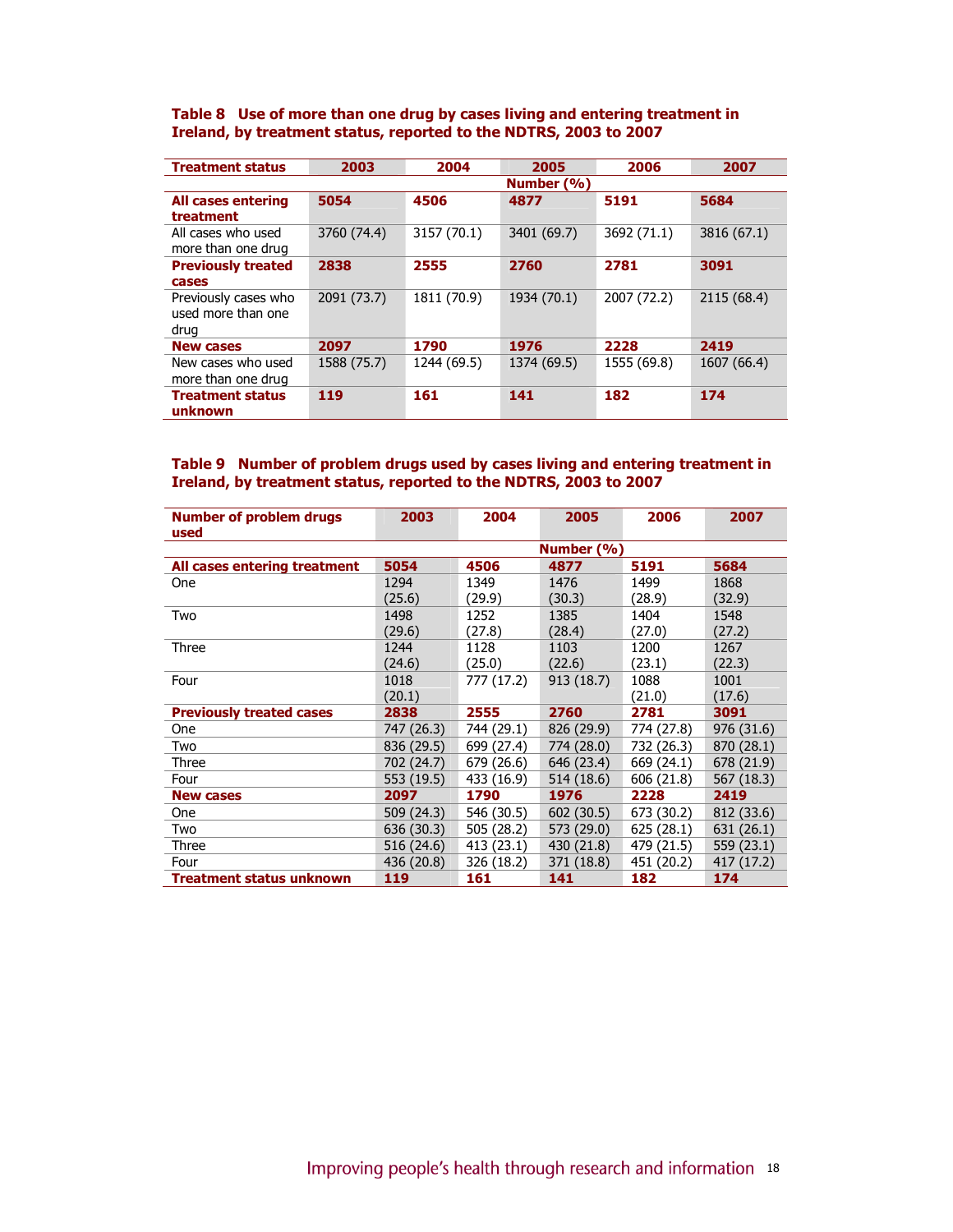| <b>Additional problem drug(s)</b><br>$used*$ | 2003       | 2004       | 2005       | 2006       | 2007       |  |  |
|----------------------------------------------|------------|------------|------------|------------|------------|--|--|
|                                              | Number (%) |            |            |            |            |  |  |
| All cases entering treatment                 | 3759       | 3157       | 3401       | 3692       | 3816       |  |  |
| Opiates                                      | 711 (18.9) | 712 (22.6) | 686 (20.2) | 701 (19.0) | 654 (17.1) |  |  |
| Ecstasy                                      | 968 (25.8) | 631 (20.0) | 645 (19.0) | 597 (16.2) | 638 (16.7) |  |  |
| Cocaine                                      | 1095       | 1029       | 1144       | 1362       | 1368       |  |  |
|                                              | (29.1)     | (32.6)     | (33.6)     | (36.9)     | (35.8)     |  |  |
| Amphetamines                                 | 326 (8.7)  | 206(6.5)   | 195(5.7)   | 205(5.6)   | 181 (4.7)  |  |  |
| Benzodiazepines                              | 993 (26.4) | 859 (27.2) | 963 (28.3) | 1043       | 932 (24.4) |  |  |
|                                              |            |            |            | (28.3)     |            |  |  |
| Volatile inhalants                           | 41(1.1)    | 45 (1.4)   | 31(0.9)    | 23(0.6)    | 24(0.6)    |  |  |
| Cannabis                                     | 1445       | 1239       | 1417       | 1579       | 1630       |  |  |
|                                              | (38.4)     | (39.2)     | (41.7)     | (42.8)     | (42.7)     |  |  |
| Alcohol                                      | 1288       | 993 (31.5) | 1136       | 1460       | 1516       |  |  |
|                                              | (34.3)     |            | (33.4)     | (39.5)     | (39.7)     |  |  |
| Others                                       | 130(3.5)   | 100(3.2)   | 80(2.4)    | 73 (2.0)   | 110(2.9)   |  |  |
| <b>Previously treated cases</b>              | 2090       | 1811       | 1934       | 2007       | 2115       |  |  |
| Opiates                                      | 489 (23.4) | 569 (31.4) | 515(26.6)  | 463 (23.1) | 464 (21.9) |  |  |
| Ecstasy                                      | 367 (17.6) | 214 (11.8) | 223(11.5)  | 197 (9.8)  | 235(11.1)  |  |  |
| Cocaine                                      | 650 (31.1) | 648 (35.8) | 717(37.1)  | 827 (41.2) | 836 (39.5) |  |  |
| Amphetamines                                 | 120(5.7)   | 66 (3.6)   | 69 (3.6)   | 88 (4.4)   | 77(3.6)    |  |  |
| Benzodiazepines                              | 778 (37.2) | 668 (36.9) | 739 (38.2) | 765 (38.1) | 662 (31.3) |  |  |
| Volatile inhalants                           | 14(0.7)    | 12(0.7)    | 9(0.5)     | 9(0.4)     | 9(0.4)     |  |  |
| Cannabis                                     | 842 (40.3) | 757 (41.8) | 844 (43.6) | 925 (46.1) | 904 (42.7) |  |  |
| Alcohol                                      | 557 (26.7) | 357 (19.7) | 439 (22.7) | 576 (28.7) | 662 (31.3) |  |  |
| Others                                       | 64(3.1)    | 55 (3.0)   | 42 (2.2)   | 30(1.5)    | 59 (2.8)   |  |  |
| <b>New cases</b>                             | 1588       | 1244       | 1374       | 1555       | 1607       |  |  |
| Opiates                                      | 198 (12.5) | 123 (9.9)  | 150 (10.9) | 194 (12.5) | 172 (10.7) |  |  |
| Ecstasy                                      | 584 (36.8) | 401 (32.2) | 407 (29.6) | 394 (25.3) | 394 (24.5) |  |  |
| Cocaine                                      | 421 (26.5) | 355 (28.5) | 401 (29.2) | 477 (30.7) | 502 (31.2) |  |  |
| Amphetamines                                 | 205 (12.9) | 138 (11.1) | 123 (9.0)  | 113(7.3)   | 103(6.4)   |  |  |
| Benzodiazepines                              | 191 (12.0) | 161 (12.9) | 198 (14.4) | 257 (16.5) | 255 (15.9) |  |  |
| Volatile inhalants                           | 27(1.7)    | 31(2.5)    | 20(1.5)    | 14 (0.9)   | 14(0.9)    |  |  |
| Cannabis                                     | 556 (35.0) | 449 (36.1) | 527 (38.4) | 583 (37.5) | 681 (42.4) |  |  |
| Alcohol                                      | 707 (44.5) | 599 (48.2) | 663 (48.3) | 846 (54.4) | 816 (50.8) |  |  |
| Others                                       | 63(4.0)    | 37(3.0)    | 36(2.6)    | 41(2.6)    | 50(3.1)    |  |  |
| <b>Treatment status unknown</b>              | 81         | 102        | 93         | 130        | 94         |  |  |

## Table 10 Additional problem drugs used by cases living and entering treatment in Ireland, by treatment status, reported to the NDTRS, 2003 to 2007

\* By cases reporting use of one, two or three additional drugs.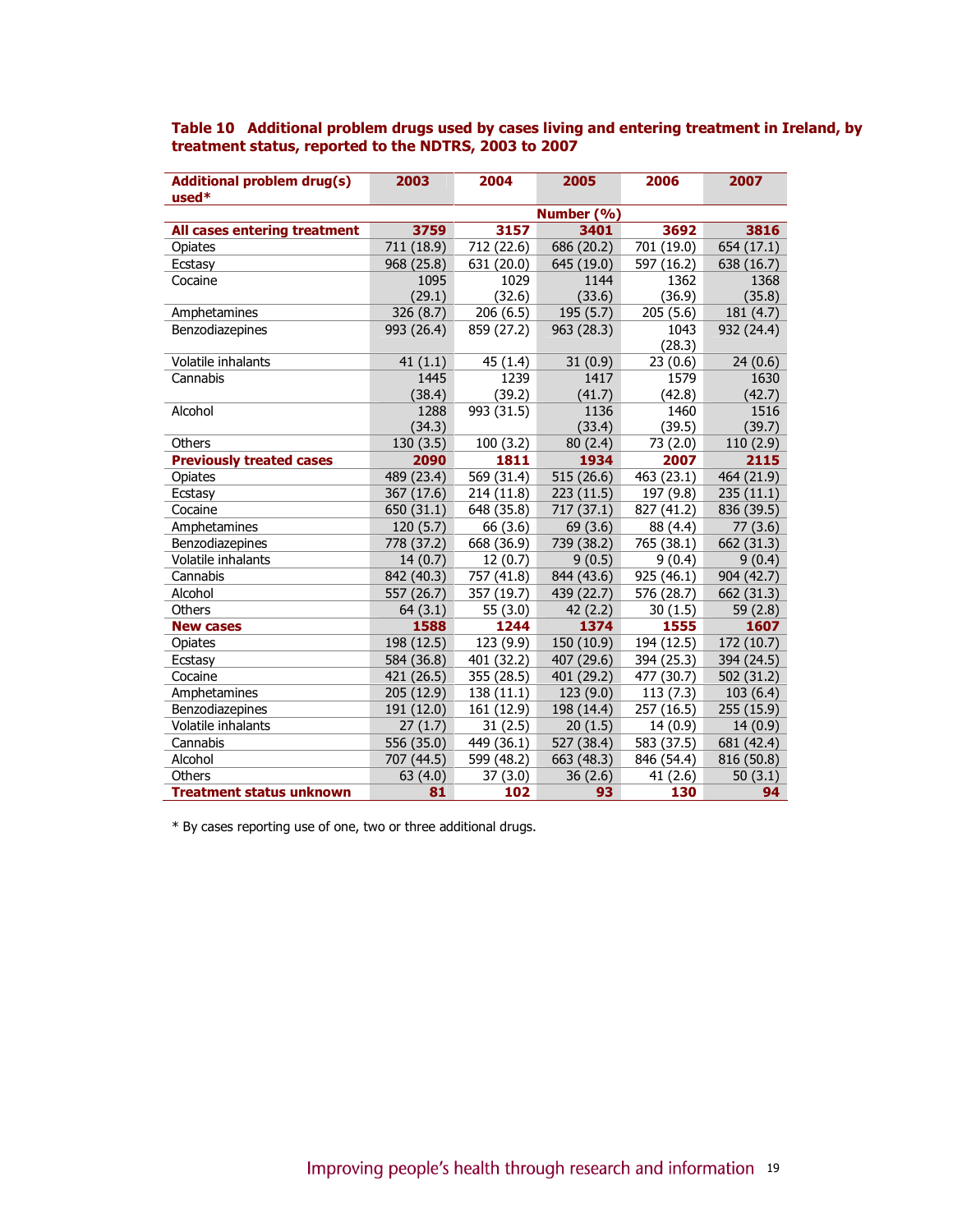| <b>New cases</b>                                | 2694                     | 416            | 1176           | 93                | 187                        | 57                          | 2710                | 35            |
|-------------------------------------------------|--------------------------|----------------|----------------|-------------------|----------------------------|-----------------------------|---------------------|---------------|
|                                                 | <b>Main problem drug</b> |                |                |                   |                            |                             |                     |               |
|                                                 | <b>Opiates</b>           | <b>Ecstasy</b> | <b>Cocaine</b> | Amphet-<br>amines | <b>Benzo-</b><br>diazepine | <b>Volatile</b><br>inhalant | <b>Cannabi</b><br>S | <b>Others</b> |
|                                                 |                          |                |                |                   | s                          | s                           |                     |               |
| <b>Additional</b><br>problem drug(s)<br>$used*$ | Number (%)               |                |                |                   |                            |                             |                     |               |
| Opiates                                         | 572 (21.2)               | 16(3.8)        | 88 (7.5)       | 4(4.3)            | 42 (22.5)                  | 3(5.3)                      | 107(3.9)            | 5(14.3)       |
| Ecstasy                                         | 305(11.3)                | 0(0.0)         | 487<br>(41.4)  | 48 (51.6)         | 37 (19.8)                  | 7(12.3)                     | 1286<br>(47.5)      | 10<br>(28.6)  |
| Cocaine                                         | 1005<br>(37.3)           | 182<br>(43.8)  | 14(1.2)        | 32 (34.4)         | 54 (28.9)                  | 3(5.3)                      | 861<br>(31.8)       | 5(14.3)       |
| Amphetamines                                    | 75 (2.8)                 | 114<br>(27.4)  | 122<br>(10.4)  | 0(0.0)            | 3(1.6)                     | 0(0.0)                      | 366<br>(13.5)       | 2(5.7)        |
| Benzodiazepines                                 | 817 (30.3)               | 12 (2.9)       | 96(8.2)        | 3(3.2)            | 9(4.8)                     | 1(1.8)                      | 119(4.4)            | 5(14.3)       |
| Volatile inhalants                              | 8(0.3)                   | 7(1.7)         | 6(0.5)         | 1(1.1)            | 3(1.6)                     | 6(10.5)                     | 75(2.8)             | 0(0.0)        |
| Cannabis                                        | 1546<br>(57.4)           | 281<br>(67.5)  | 778<br>(66.2)  | 54 (58.1)         | 80 (42.8)                  | 35 (61.4)                   | 7(0.3)              | 15<br>(42.9)  |
| Alcohol                                         | 584 (21.7)               | 214<br>(51.4)  | 671<br>(57.1)  | 40 (43.0)         | 115(61.5)                  | 36 (63.2)                   | 1949<br>(71.9)      | 22<br>(62.9)  |
| Others                                          | 66 (2.4)                 | 15 (3.6)       | 26(2.2)        | 2(2.2)            | 11(5.9)                    | 0(0.0)                      | 103(3.8)            | 4(11.4)       |

## Table 11 Main problem drug and associated additional drugs used by new cases living and entering treatment in Ireland and reported to the NDTRS, 2003 to 2007

 $^\ast$  By cases reporting use of one, two or three additional drugs.<br><sup>†</sup> Additional problem drug(s) used may be a form of drug in the same family as the main problem drug.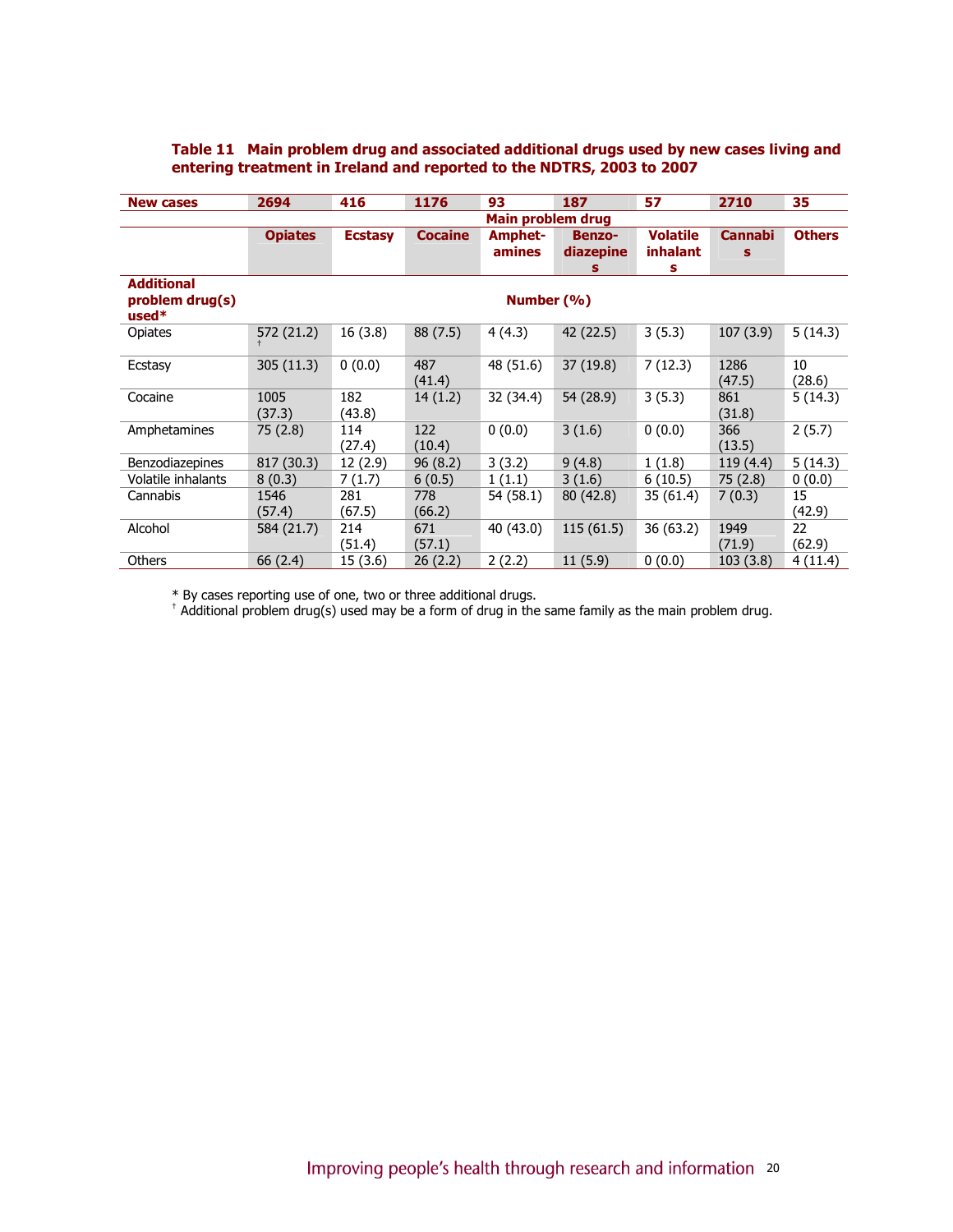#### Initial treatment provision







Figure 6 Percentage of cases living and entering treatment in Ireland, by the number of initial treatment interventions availed of, reported to the NDTRS, 2007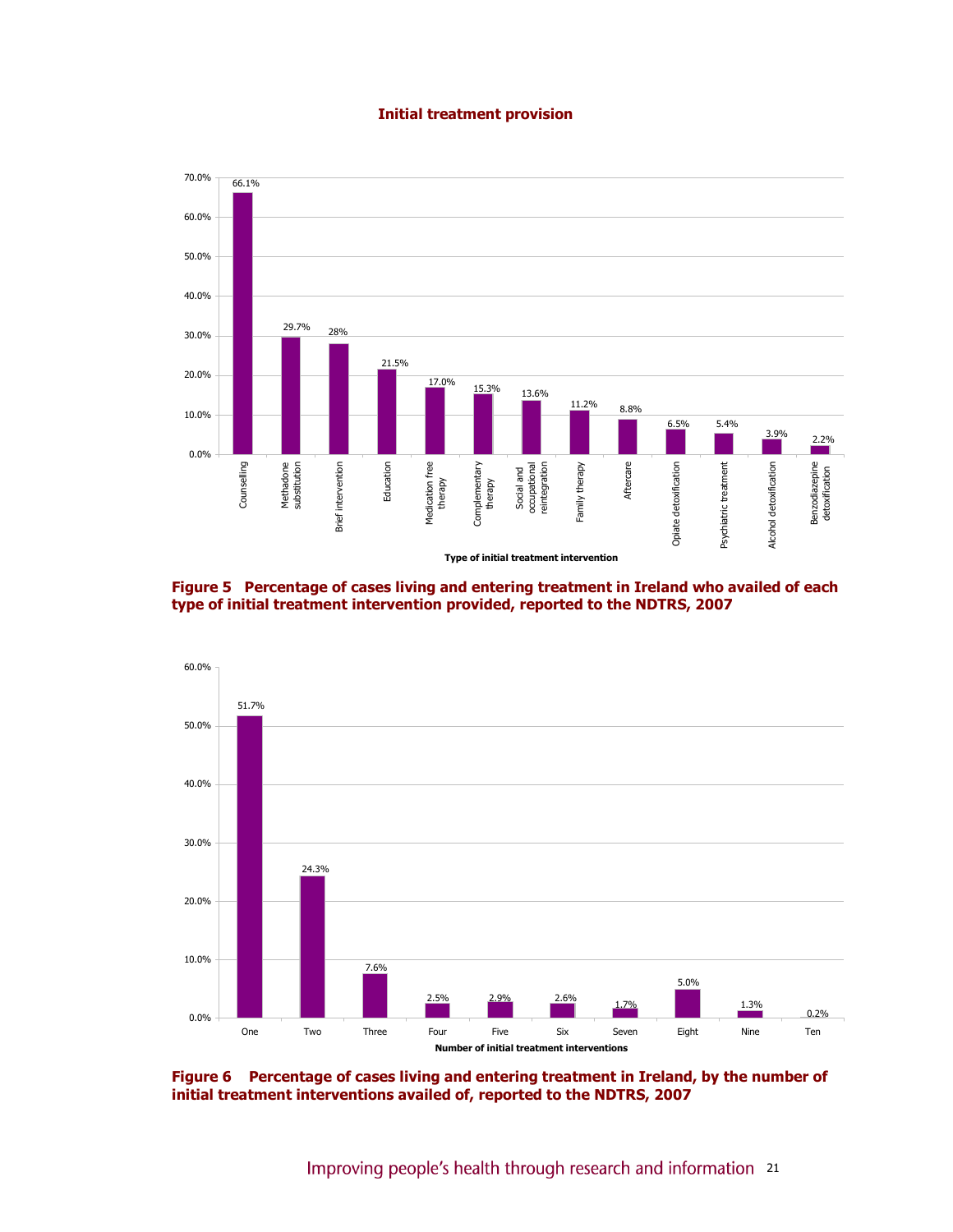|                             | 2003        | 2004        | 2005        | 2006        | 2007        |
|-----------------------------|-------------|-------------|-------------|-------------|-------------|
| <b>All cases</b>            | 4924        | 4356        | 4707        | 4992        | 5465        |
| Number (%) who had          | 2233 (45.3) | 2074 (47.6) | 2164 (46.0) | 2104 (42.1) | 2289 (41.9) |
| ever injected               |             |             |             |             |             |
| Of whom: $†$                |             |             |             |             |             |
| Ever shared                 | 1378 (27.3) | 1245 (27.6) | 1305 (26.8) | 1239 (23.9) | 1317 (23.2) |
| Currently injecting         | 1000 (19.8) | 990 (22.0)  | 918 (18.8)  | 954 (18.4)  | 966 (17.0)  |
| Median age (range*)         | $14(11-21)$ | 14 (11-21)  | $15(11-23)$ | 14 (11-22)  | $14(11-22)$ |
| started drug use, in years  |             |             |             |             |             |
| Median age (range*)         | $19(15-29)$ | 19 (15-29)  | 19 (14-30)  | 19 (15-30)  | $20(15-31)$ |
| started injecting, in years |             |             |             |             |             |
| <b>Previously treated</b>   | 2747        | 2448        | 2639        | 2660        | 2976        |
| cases                       |             |             |             |             |             |
| Number (%) who had          | 1722 (62.7) | 1679 (68.6) | 1745 (66.1) | 1595 (60.0) | 1761 (59.2) |
| ever injected               |             |             |             |             |             |
| Of whom: <sup>†</sup>       |             |             |             |             |             |
| Ever shared                 | 1147 (66.6) | 1064 (63.4) | 1112 (63.7) | 1012 (63.4) | 1067 (60.6) |
| Currently injecting         | 687 (39.9)  | 739 (44.0)  | 704 (40.3)  | 707 (44.3)  | 699 (39.7)  |
| Median age (range*)         | 14 (11-20)  | 14 (11-21)  | 14 (11-21)  | 14 (11-21)  | $14(11-21)$ |
| started drug use, in years  |             |             |             |             |             |
| Median age (range*)         | 19 (15-28)  | 19 (15-29)  | 19 (14-30)  | 19 (15-29)  | 19 (15-30)  |
| started injecting, in years |             |             |             |             |             |
| <b>New cases</b>            | 2075        | 1770        | 1940        | 2173        | 2362        |
| Number (%) who had          | 461 (22.2)  | 333 (18.8)  | 358 (18.5)  | 423 (19.5)  | 473 (20.0)  |
| ever injected               |             |             |             |             |             |
| Of whom: <sup>†</sup>       |             |             |             |             |             |
| Ever shared                 | 214 (46.4)  | 152 (45.6)  | 160 (44.7)  | 188 (44.4)  | 227 (48.0)  |
| Currently injecting         | 298 (64.6)  | 213 (64.0)  | 189 (52.8)  | 215 (50.8)  | 233 (49.3)  |
| Median age (range*)         | $15(12-22)$ | 15 (11-21)  | $15(11-24)$ | 15 (12-24)  | $15(11-23)$ |
| started drug use, in years  |             |             |             |             |             |
| Median age (range*)         | $20(15-31)$ | 21 (15-34)  | $20(15-31)$ | 20 (15-32)  | $21(15-33)$ |
| started injecting, in years |             |             |             |             |             |
| <b>Treatment status</b>     | 102         | 138         | 128         | 159         | 127         |
| unknown                     |             |             |             |             |             |

#### Table 12 Risk behaviours reported by all cases living and entering treatment in Ireland, by treatment status, reported to the NDTRS, 2003 to 2007

† It is not possible to ascertain the exact percentage of injectors with each risk factor of interest as not all known injectors provided the relevant information.

\* Age range presented is the 5th to 95th percentile (90% of cases are included within this range).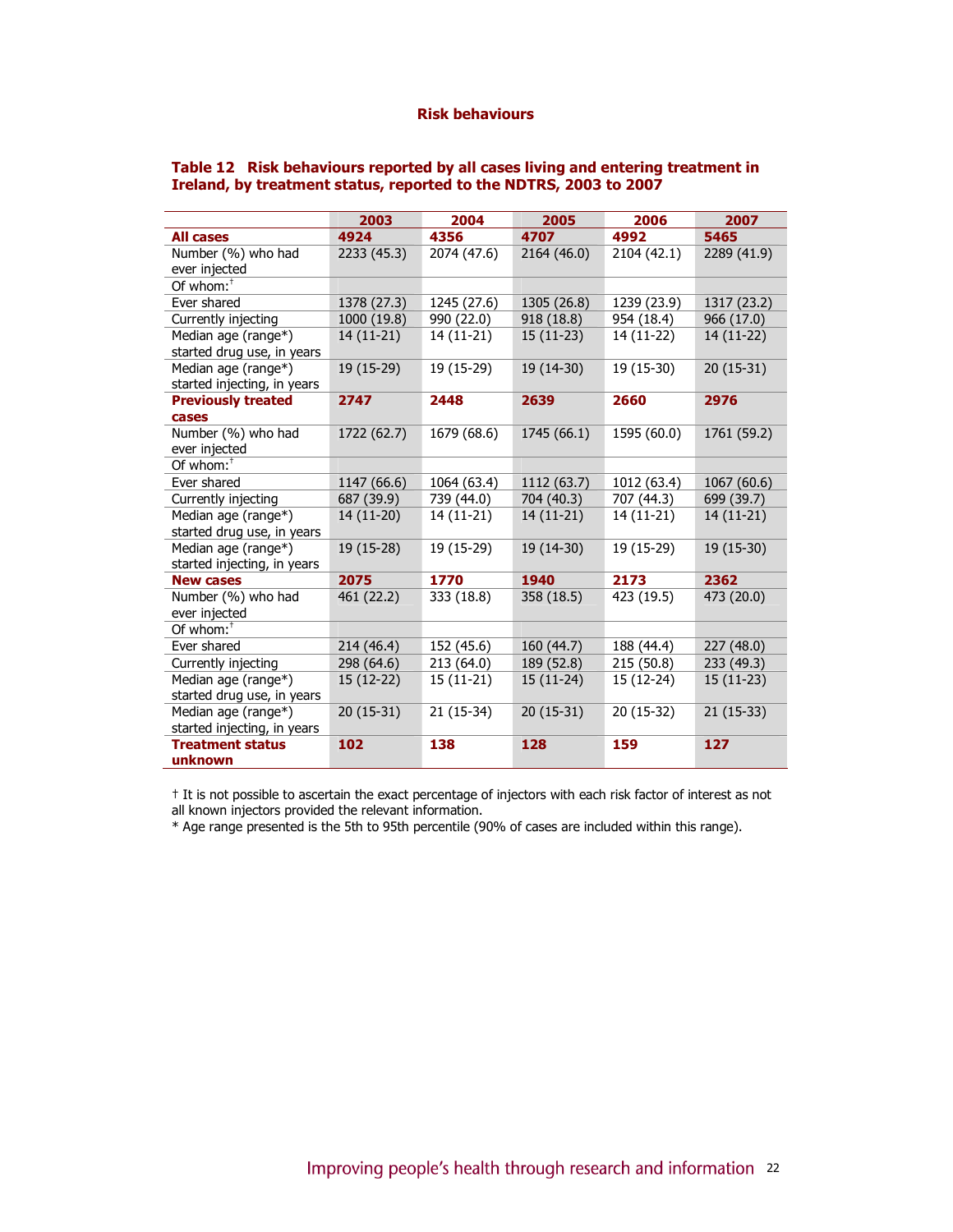## Main socio–demographic characteristics of treated cases

|                                        | 2003           | 2004        | 2005        | 2006           | 2007        |
|----------------------------------------|----------------|-------------|-------------|----------------|-------------|
| Characteristics*                       |                |             | Number (%)  |                |             |
| <b>All cases entering</b><br>treatment | 5054           | 4506        | 4877        | 5191           | 5684        |
| Median age (range <sup>+</sup> )       | 25 (16-41)     | 25 (16-40)  | 26 (16-41)  | 27 (17-42)     | 27 (17-42)  |
| Under 18s                              | 526 (10.4)     | 415 (9.2)   | 404 (8.3)   | 363 (7.0)      | 422 (7.4)   |
| Males                                  | 3577<br>(70.8) | 3291 (73.0) | 3613 (74.1) | 3983<br>(76.7) | 4332 (76.2) |
| Living with parents/family             | 2817<br>(55.7) | 2393 (53.1) | 2536 (52.0) | 2664<br>(51.3) | 2835 (49.9) |
| Homeless                               | 195 (3.9)      | 197 (4.4)   | 217(4.4)    | 265(5.1)       | 279 (4.9)   |
| Non-Irish nationals                    | 168(3.3)       | 123(2.7)    | 162(3.3)    | 195 (3.8)      | 240 (4.2)   |
| Early school leavers                   | 974 (19.3)     | 892 (19.8)  | 986 (20.2)  | 1040<br>(20.0) | 1132 (19.9) |
| Still at school                        | 377 (7.5)      | 271(6.0)    | 275(5.6)    | 222 (4.3)      | 252(4.4)    |
| Employed (16-64-year-olds)             | 1080<br>(22.3) | 956 (22.0)  | 1025 (21.8) | 1069<br>(21.2) | 1055 (19.0) |
| <b>Previously treated cases</b>        | 2838           | 2555        | 2760        | 2781           | 3091        |
| Median age (range <sup>†</sup> )       | 26 (19-41)     | 27 (19-41)  | 28 (19-42)  | 28 (19-43)     | 29 (19-43)  |
| Under 18s                              | 86 (3.0)       | 64(2.5)     | 72 (2.6)    | 72 (2.6)       | 87(2.8)     |
| Males                                  | 1953<br>(68.8) | 1782 (69.7) | 1972 (71.4) | 2093<br>(75.3) | 2320 (75.1) |
| Living with parents/family             | 1454<br>(51.2) | 1250 (48.9) | 1291 (46.8) | 1343<br>(48.3) | 1396 (45.2) |
| Homeless                               | 124 (4.4)      | 136 (5.3)   | 155(5.6)    | 156 (5.6)      | 177(5.7)    |
| Non-Irish nationals                    | 86 (3.0)       | 69 (2.7)    | 74(2.7)     | 95 (3.4)       | 134 (4.3)   |
| Early school leavers                   | 617(21.7)      | 599 (23.4)  | 685 (24.8)  | 660 (23.7)     | 735 (23.8)  |
| Still at school                        | 43 (1.5)       | 31(1.2)     | 29(1.1)     | 22(0.8)        | 42(1.4)     |
| Employed (16-64-year-olds)             | 559 (19.9)     | 445 (17.5)  | 460 (16.8)  | 447 (16.2)     | 431 (14.0)  |
| <b>New cases</b>                       | 2097           | 1790        | 1976        | 2228           | 2419        |
| Median age (range <sup>†</sup> )       | 22 (15-39)     | 22 (15-39)  | 23 (15-39)  | 24 (15-40)     | 24 (16-41)  |
| Under 18s                              | 430 (20.5)     | 338 (18.9)  | 326 (16.5)  | 285 (12.8)     | 328 (13.6)  |
| Males                                  | 1539<br>(73.4) | 1392 (77.8) | 1542 (78.0) | 1758<br>(78.9) | 1867 (77.2) |
| Living with parents/family             | 1323<br>(63.1) | 1065 (59.5) | 1175 (59.5) | 1227<br>(55.1) | 1353 (55.9) |
| Homeless                               | 62(3.0)        | 52 (2.9)    | 54(2.7)     | 103 (4.6)      | 90(3.7)     |
| Non-Irish nationals                    | 78 (3.7)       | 50(2.8)     | 84 (4.3)    | 93 (4.2)       | 98 (4.1)    |
| Early school leavers                   | 338 (16.1)     | 264 (14.7)  | 274 (13.9)  | 339 (15.2)     | 366 (15.1)  |
| Still at school                        | 325 (15.5)     | 234 (13.1)  | 240 (12.1)  | 196 (8.8)      | 208(8.6)    |
| Employed (16-64-year-olds)             | 501 (26.1)     | 487 (29.4)  | 542 (29.7)  | 590 (28.0)     | 590 (25.7)  |
| <b>Treatment status unknown</b>        | 119            | 161         | 141         | 182            | 174         |

#### Table 13 Socio–demographic characteristics of cases living and entering treatment in Ireland, by treatment status, reported to the NDTRS, 2003 to 2007

\* It is not possible to ascertain the percentage with each characteristic of interest from the total number because not all forms had complete data.

† Age range presented is the 5th to 95th percentile (90% of cases are included within this range).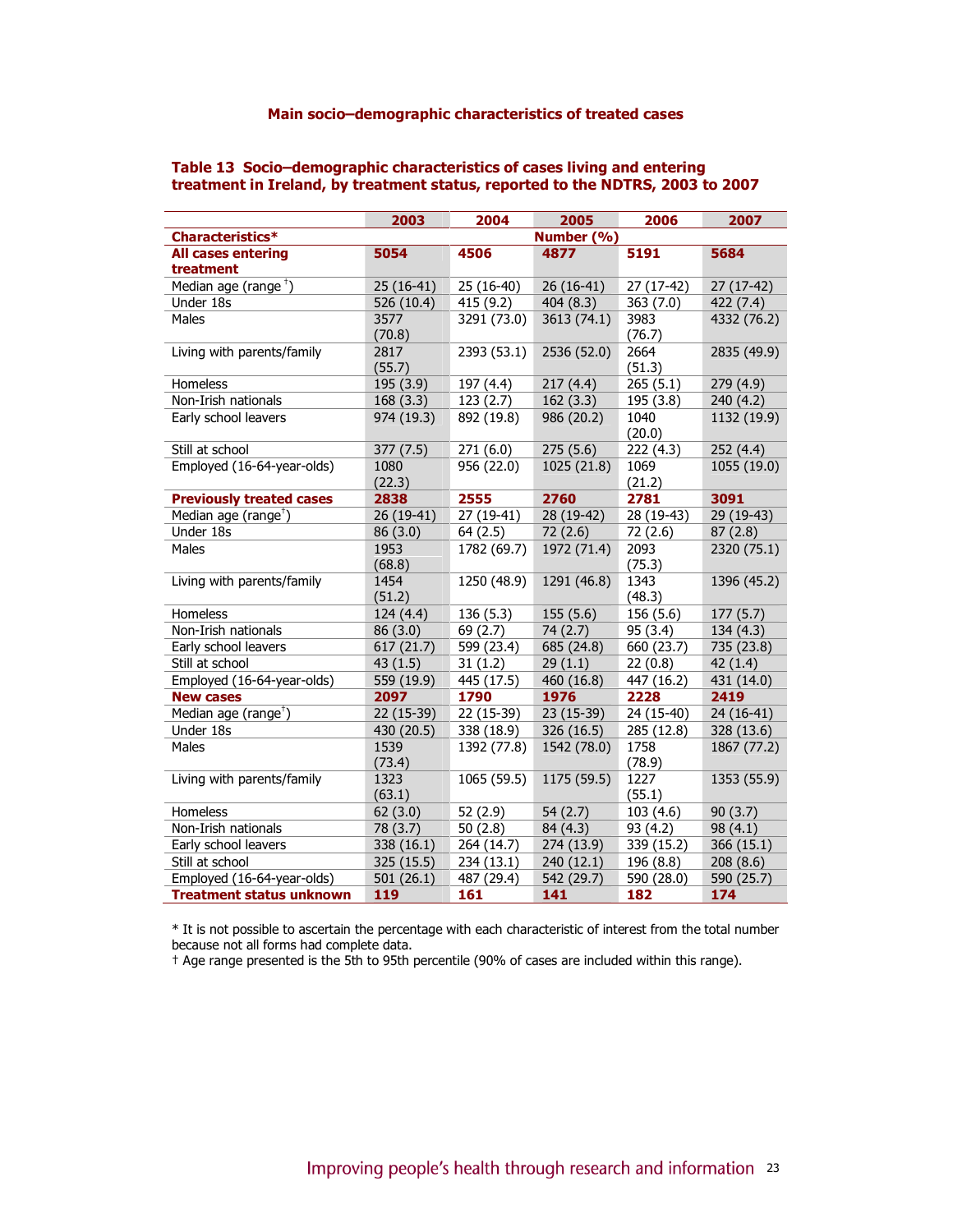## Relationship between main problem drug and selected socio-demographic characteristics



Figure 7 The three most common main problem drugs, by former health board area, for new cases living and entering treatment in Ireland, reported to the NDTRS, 2003 to 2007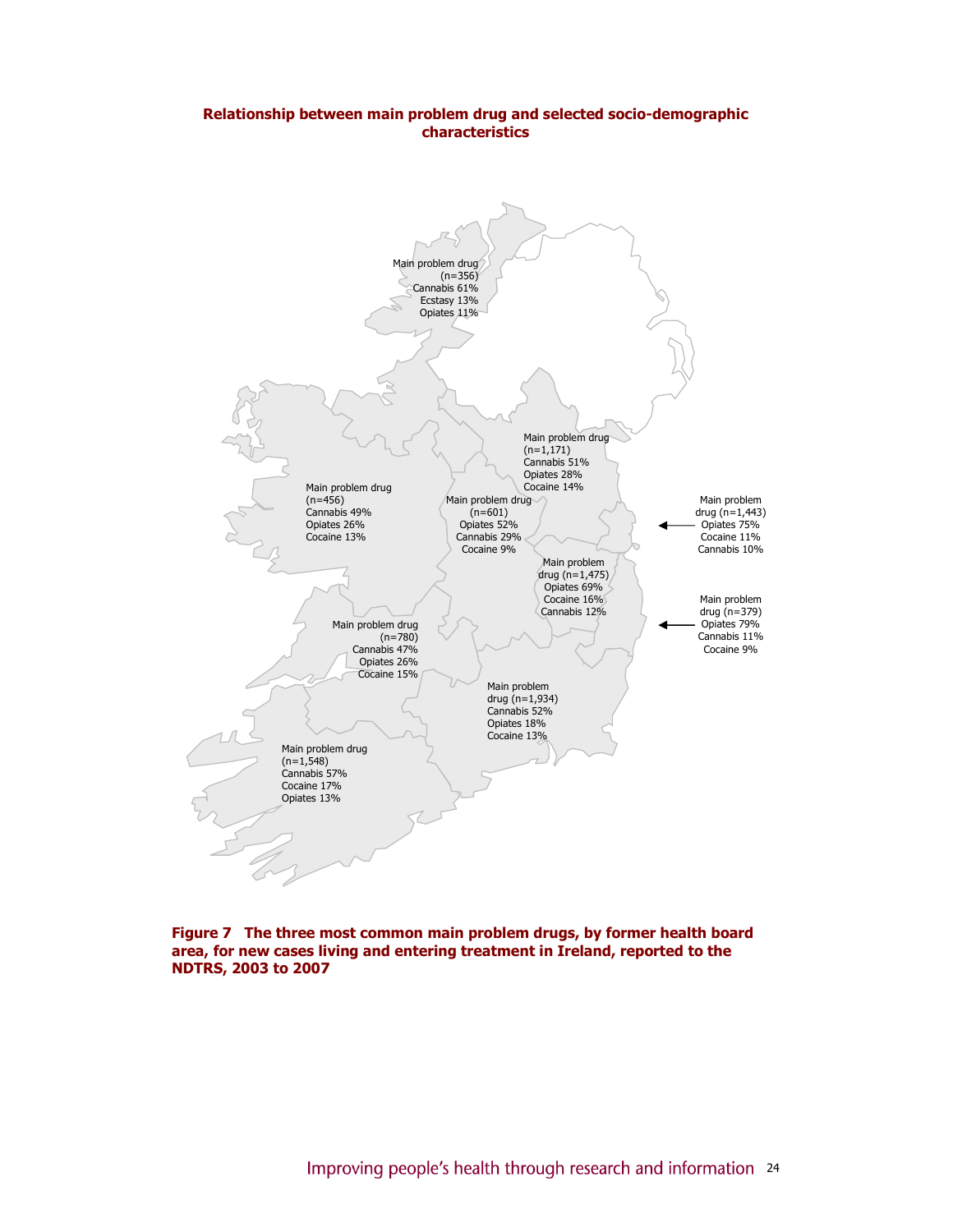

Figure 8a Age at first use of main problem drug by new cases living and entering treatment in Ireland, reported to the NDTRS, 2003 to 2007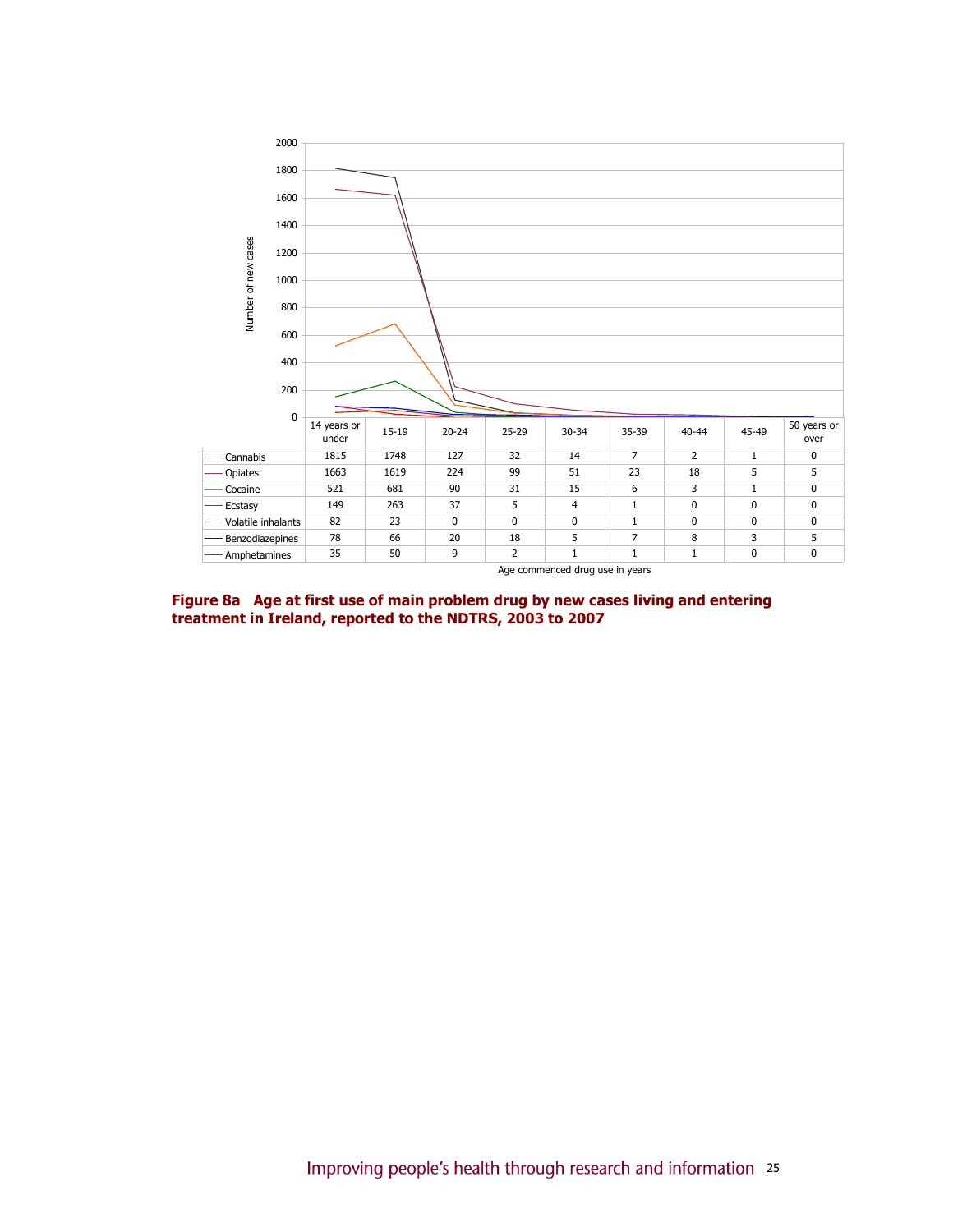

Figure 8b Age at first use of main problem drug (excluding opiates and cannabis) by new cases living and entering treatment in Ireland, reported to the NDTRS, 2003 to 2007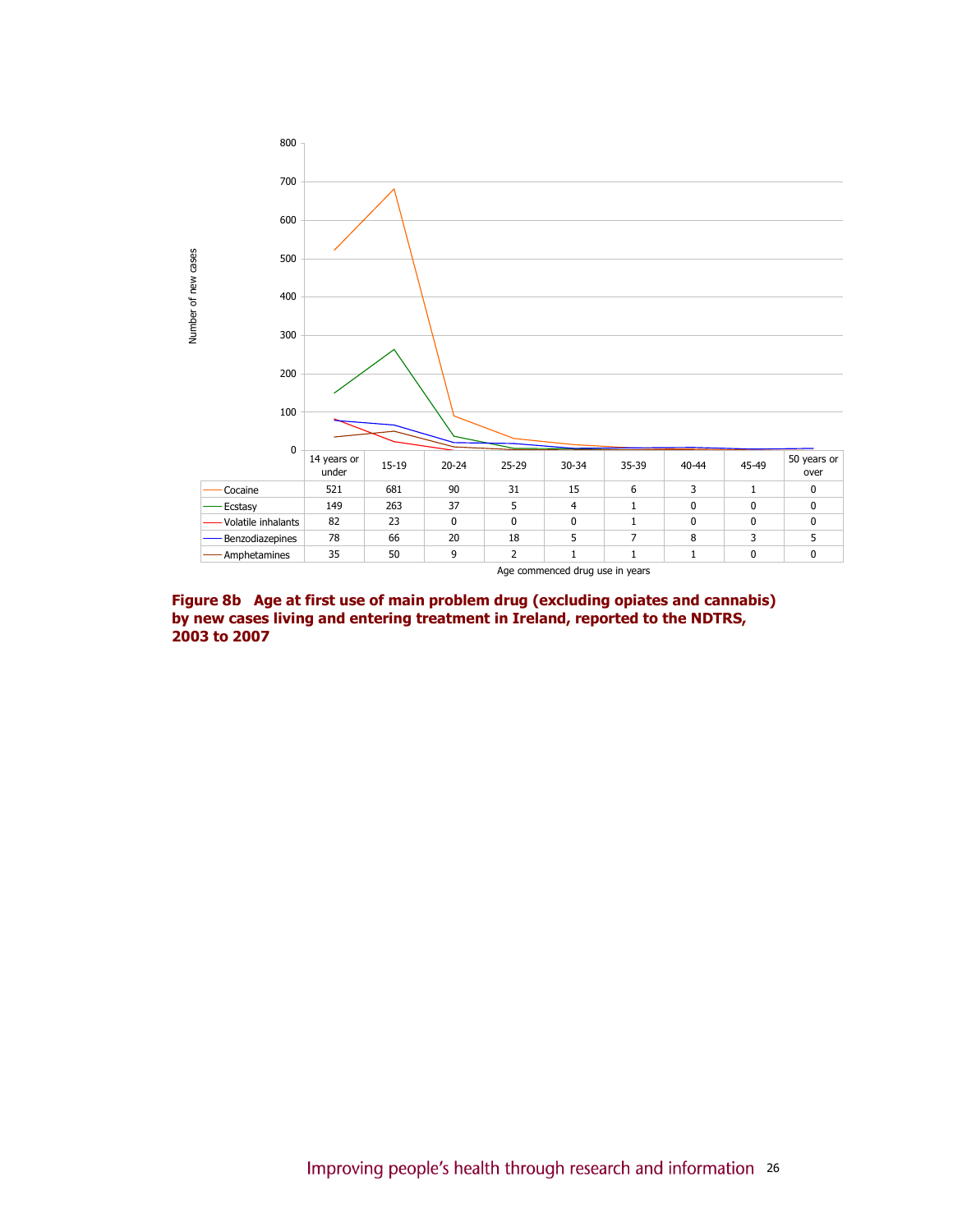

Figure 9a Age attended first treatment, by main problem drug, for new cases living and entering treatment in Ireland, reported to the NDTRS, 2003 to 2007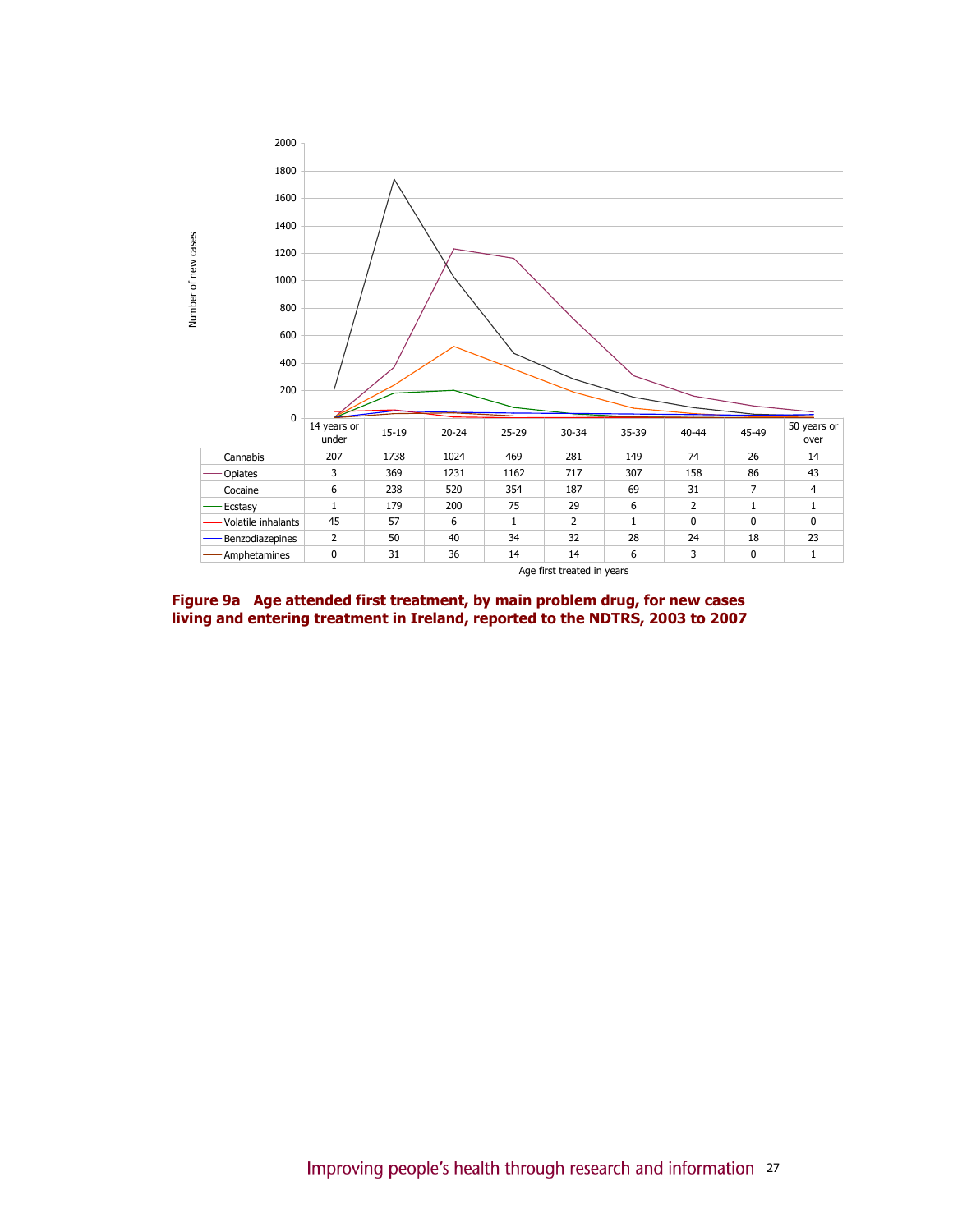

Figure 9b Age attended first treatment, by main problem drug (excluding opiates and cannabis), for new cases living and entering treatment in Ireland, reported to the NDTRS, 2003 to 2007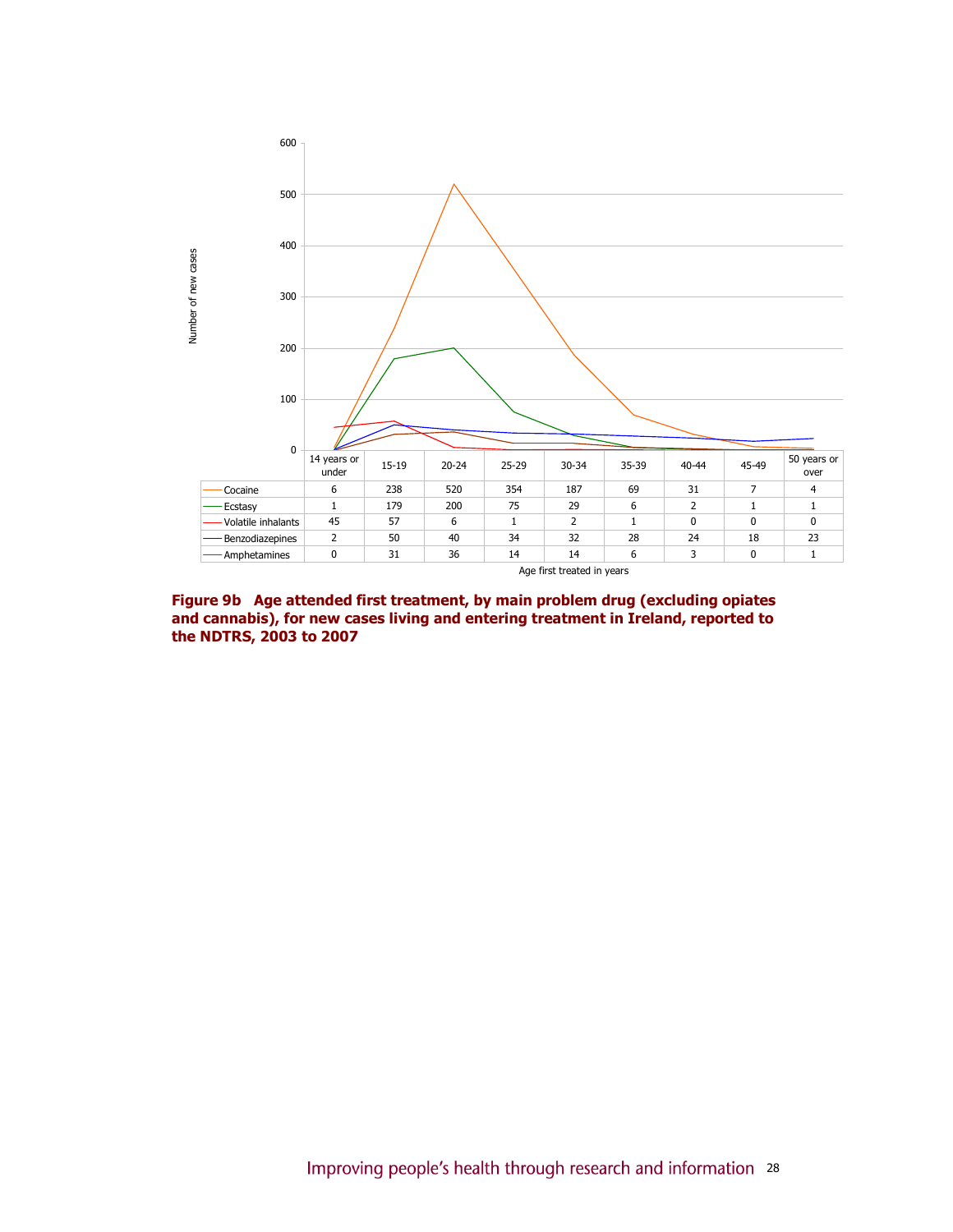

Figure 10 Main problem drug, by gender, for new cases living and entering treatment in Ireland, reported to the NDTRS, 2003 to 2007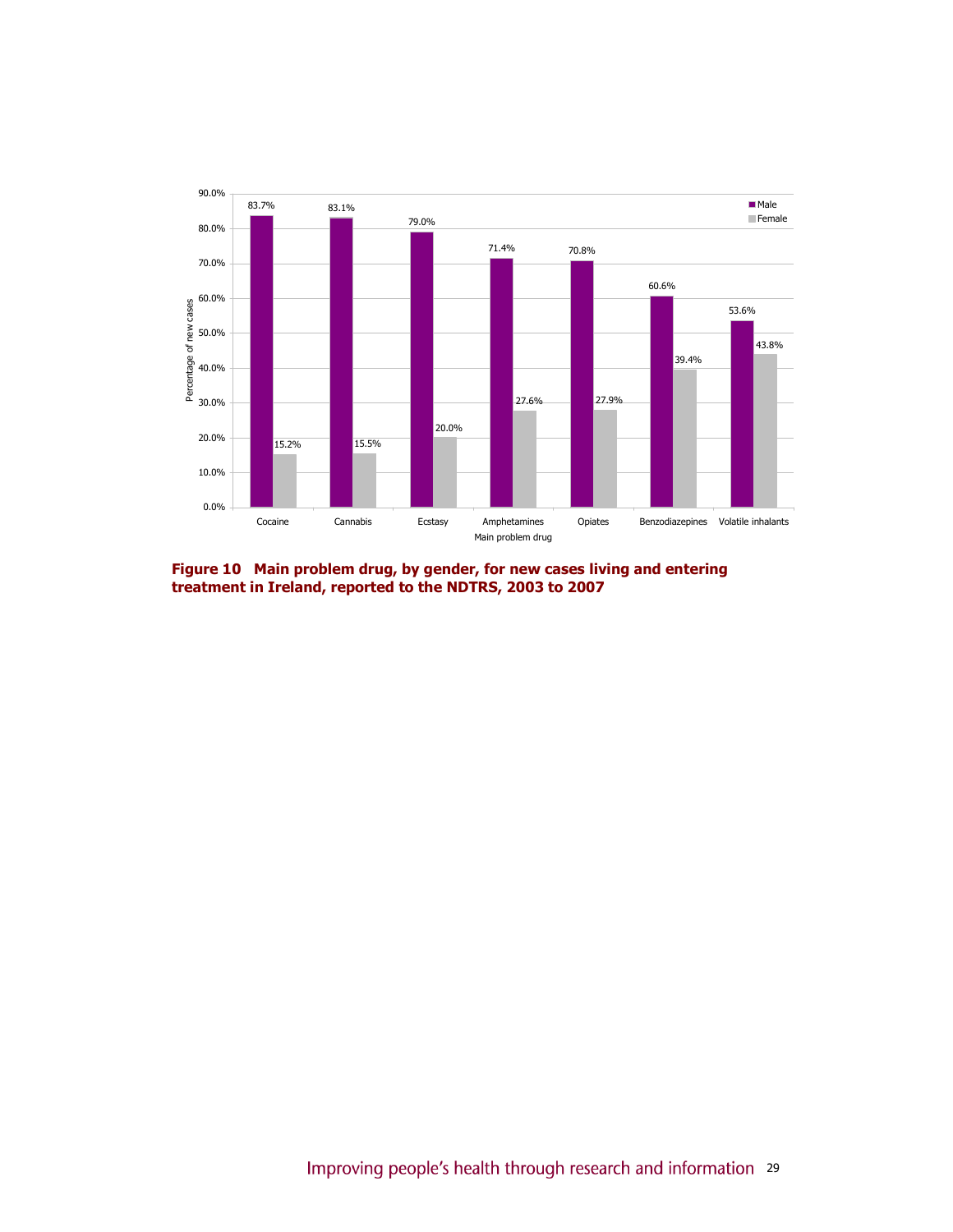

Figure 11 Main problem drug for new cases aged 16–64 years in employment and living and entering treatment in Ireland, reported to the NDTRS, 2003 to 2007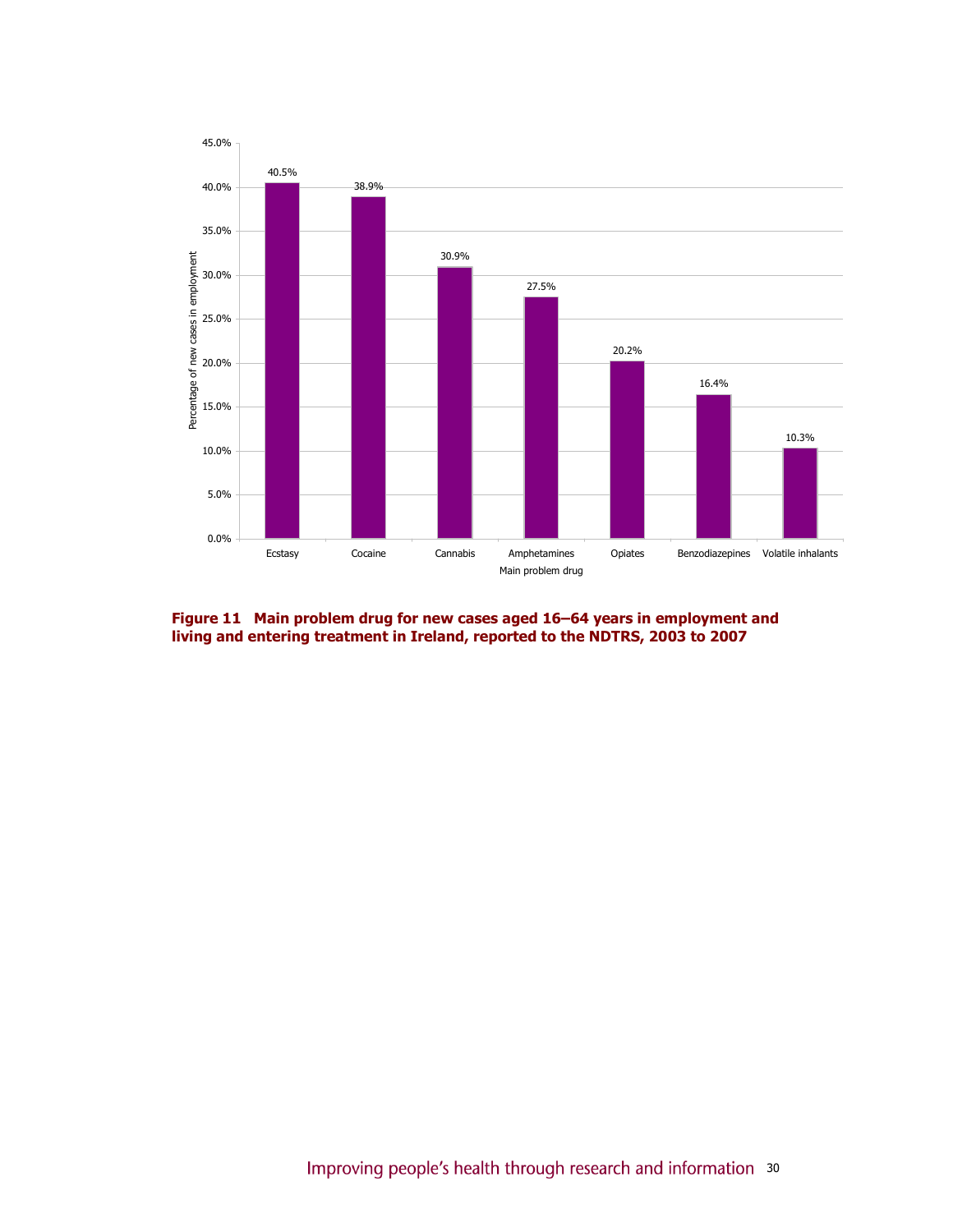

Figure 12 Route of administration of selected main problem drugs for new cases living and entering treatment in Ireland, reported to the NDTRS, 2003 to 2007

## Acknowledgements

Central Statistics Office (2007) Available online at: http://www.cso.ie/census/interactive\_ tables.htm

Department of Tourism, Sport and Recreation (2001) Building on experience: National Drugs Strategy 2001-2008. Dublin: Stationery Office.

EMCDDA and Pompidou Group (2000) Treatment demand indicator: standard protocol 2.0. Lisbon: European Monitoring Centre for Drugs and Drug Addiction.

Hartnoll R (1994) Drug treatment reporting systems and the first treatment demand indicator: definitive protocol. Strasbourg: Council of Europe, Pompidou Group.

Long J, Jackson T, Kidd M, Kelleher T and Sinclair H (2004a) Treatment demand for problem alcohol use in the South Eastern and Southern Health Board areas, 2000 to 2002. Occasional Paper 10. Dublin: Health Research Board.

Long J, Kelleher T, Kelly F and Sinclair H (2004b) Trends in treated problem drug use in the seven health board areas outside the Eastern Regional Health Authority, 1998 to 2002. Occasional Paper 12. Dublin: Health Research Board.

Ministerial Task Force (1996) First report of the ministerial task force on measures to reduce the demand for drugs. Dublin: Stationery Office.

O'Gorman A and Corrigan D (2008) Report of the HSE Working Group on residential treatment and rehabilitation. Unpublished.

Working group on treatment of under 18 year olds (2005) Report of the working group on treatment of under 18 year olds presenting to treatment services with serious drug problems. Dublin: Health Service Executive.

Working group on drugs rehabilitation (2007) Report of the working group on drugs rehabilitation. Dublin: Department of Community, Rural and Gaeltacht Affairs.